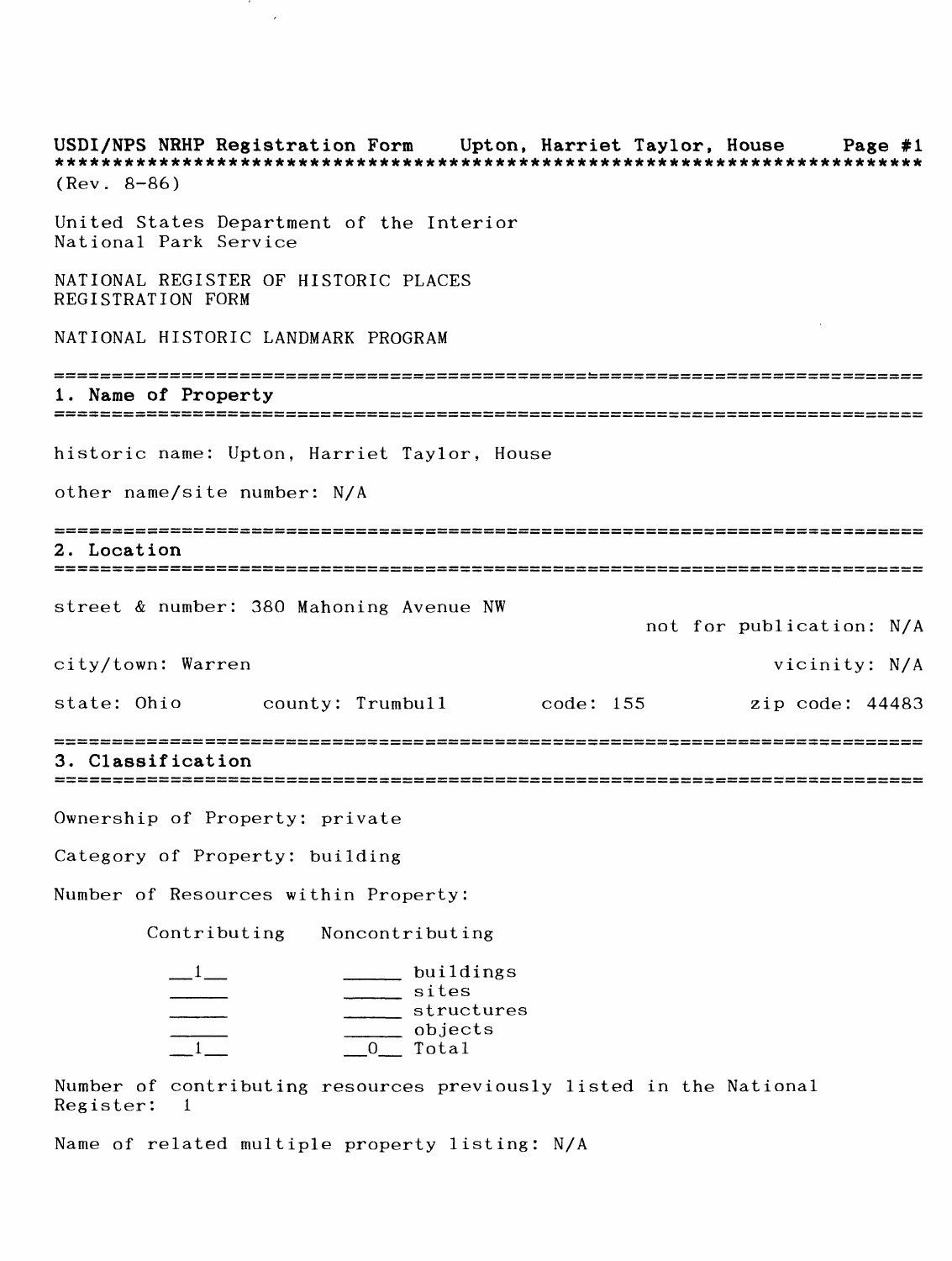USDI/NPS NRHP Registration Form Upton, Harriet Taylor, House Page #2

## 

4. State/Federal Agency Certification As the designated authority under the National Historic Preservation Act of 1986, as amended, I hereby certify that this \_\_\_\_ nomination \_\_ request for determination of eligibility meets the documentation standards for registering properties in the National Register of Historic Places and meets the procedural and professional requirements set forth in 36 CFR Part 60. In my opinion, the property \_\_\_\_ meets \_\_\_ does not meet the National Register Criteria. \_\_ See continuation sheet.

Signature of certifying official Date

State or Federal agency and bureau

In my opinion, the property \_\_\_\_ meets \_\_\_\_ does not meet the National Register criteria. \_\_ See continuation sheet.

Signature of commenting or other official Date

State or Federal agency and bureau

| 5. National Park Service Certification                                                                                                                                                                                                     |  |
|--------------------------------------------------------------------------------------------------------------------------------------------------------------------------------------------------------------------------------------------|--|
| I, hereby certify that this property is:                                                                                                                                                                                                   |  |
| entered in the National Register<br>See continuation sheet.<br>determined eligible for the<br>National Register<br>See continuation sheet.<br>determined not eligible for the<br>National Register<br>removed from the National Register _ |  |
| other (explain):                                                                                                                                                                                                                           |  |

| Signature of Keeper |  | Date |           |
|---------------------|--|------|-----------|
|                     |  |      | of Action |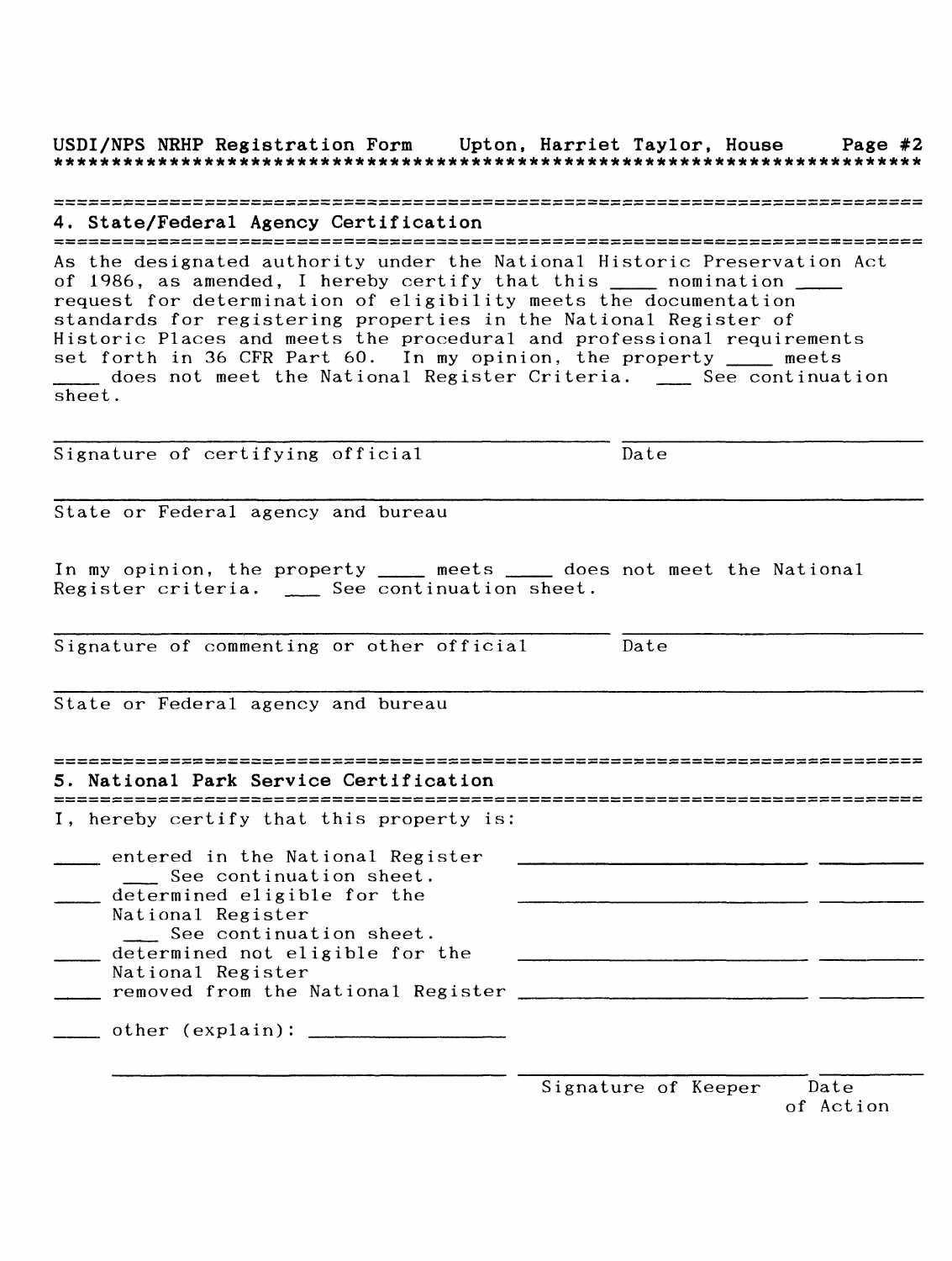USDI/NPS NRHP Registration Form Upton, Harriet Taylor, House Page #3 6. Function or Use Historic: DOMESTIC Sub: single dwelling Current: RECREATION AND CULTURE Sub: museum DOMESTIC multiple dwelling 7. Description = = = = = = = = = = = = = = = = = ;=s=s== = = = = = = = = = = = := = = =: = = === = = = = = = === = = = != = r:=: = =: = = = = = := = = = = =: = =:: Architectural Classification: MID-19TH CENTURY Greek Revival Other Description: N/A Materials: foundation- stone roof- asphalt shingle walls-wood other-Describe present and historic physical appearance.  $X$  See continuation sheet. 2! HZ HZ HZ HZZZ HZ HZ ZZHZ HZ ZHiHZ HH HZ HZ ZH ZZ ZZ ZZ SI ZZ HZ HZ HS 2 «^ HZ HZ HZ HZ ZZ ZZ1ZZ 5!£ ZZHZ HZ HZ ZZ Z£ HZ ZZ HZ ^Z ^Z HZ HZ "^L ^Z ^H HZ HZ HZ HZ HZ SZ! HZ HH HH ^Z HZ HZ HZ HZ ZZ ZZ HZHH HZ SZ 8. Statement of Significance Certifying official has considered the significance of this property in relation to other properties: National Applicable National Register Criteria: B Applicable National Historic Landmark Criteria: 2 Criteria Considerations (Exceptions): N/A Areas of Significance: Politics/Government Social History NHL Theme: VII. Political and Military Affairs, 1865-1939 B. The Republican Era, 1877-1900 C. The Progressive Era, 1900-1914 G. Republican Prosperity, 1920-1929 XXXI. Social and Humanitarian Movements C. Women's Rights Period(s) of Significance: 1890-1931 Significant Dates: 1903-1909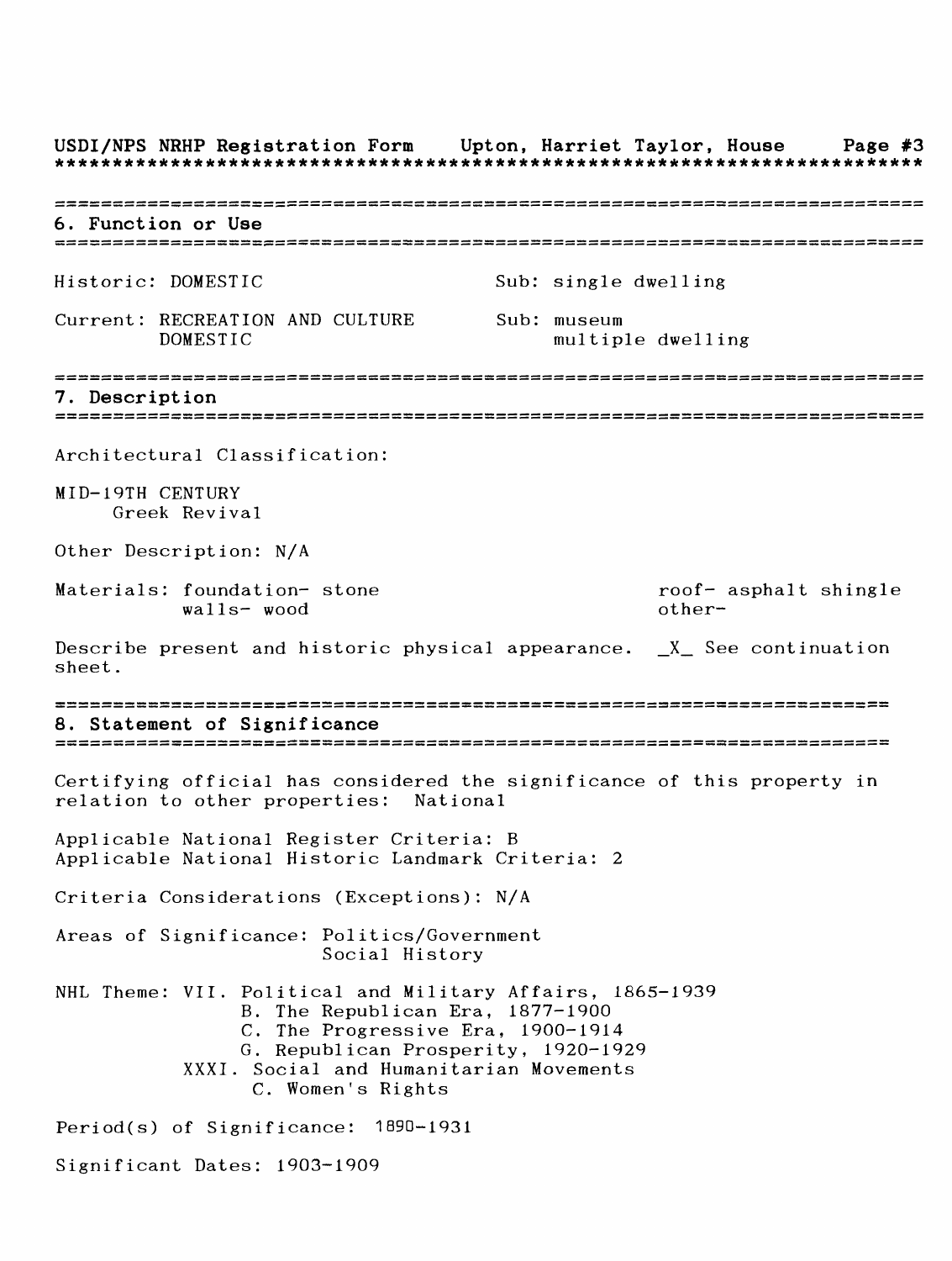# USDI/NPS NRHP Registration Form Upton, Harriet Taylor, House Page #4

Significant Person(s): Upton, Harriet Taylor

Cultural Affiliation: N/A

Architect/Builder: Perkins, Simon

State significance of property, and justify criteria, criteria considerations, and areas and periods of significance noted above. X See continuation sheet.

### 9. Major Bibliographical References

X See continuation sheet.

Previous documentation on file (NPS):

- \_ preliminary determination of individual listing (36 CFR 667) has been requested.
- X previously listed in the National Register (part of Historic District) \_ previously determined eligible by the National Register
- \_\_ designated a National Historic Landmark
- $\_$  recorded by Historic American Buildings Survey  $#$

 $\_$  recorded by Historic American Engineering Record #  $\_$ 

Primary Location of Additional Data:

- X State historic preservation office
- \_ Other state agency
- \_ Federal agency
- \_ Local government
- University

X Other -- Specify Repository: Upton Association, Warren, Ohio

#### 10. Geographical Data

Acreage of Property: less than one

UTM References: Zone Easting Northing Zone Easting Northing

|  | A 17 514880 4565140 B |  |  |
|--|-----------------------|--|--|
|  |                       |  |  |
|  |                       |  |  |
|  |                       |  |  |

See continuation sheet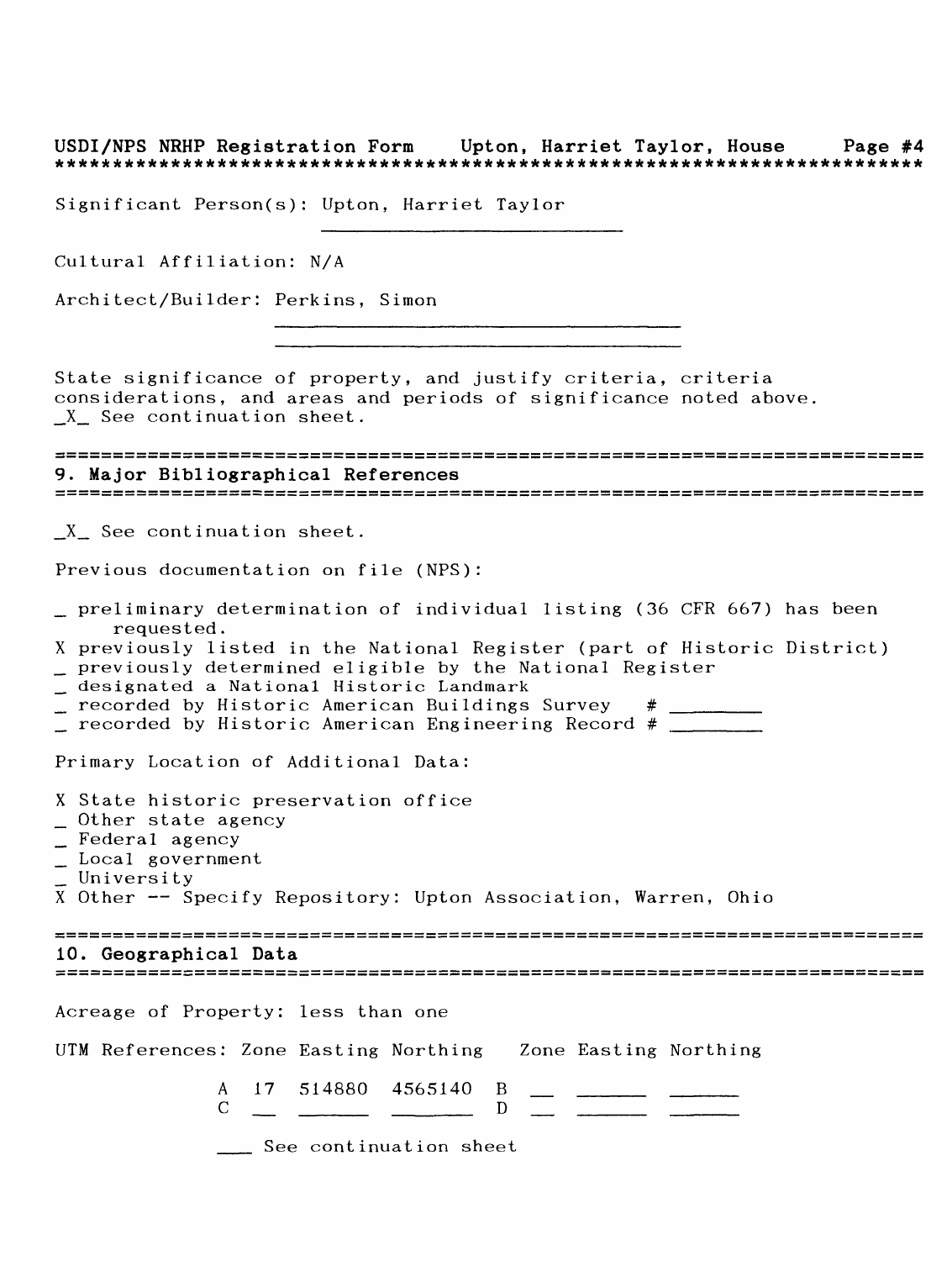## USDI/NPS NRHP Registration Form Upton, Harriet Taylor, House Page #5

Verbal Boundary Description: \_\_ See continuation sheet.

The property known as 380 Mahoning Avenue is situated in the City of Warren, County of Trumbull and State of Ohio and known as part of Lot 2 in Perkins First Addition to the City of Warren as recorded in Trumbull County Records of Deeds Volume 72, pages 1, 2, 3, 4. Said part of Lot 2 is more particularly described as beginning at a point in the easterly line of Mahoning Avenue where the same is intersected by the southerly line of Monroe Street; thence easterly along the southerly line of said Monroe Street, two hundred twenty (220) feet, six (6) inches to the northwest corner of lands deeded to one Kneeland, as recorded in Volume 133, page 556, Trumbull County Records, thence southerly along said Kneeland's west line a distance of eighty-two (82) feet, eight (8) inches to the northeast corner of lands deeded to Lydia A. Hanna, by deed recorded in Volume 221, page 319; thence westerly along said Hanna's north line two hundred twenty (220) feet, six (6) inches to a point in the easterly line of Mahoning Avenue; thence northerly along the easterly line of Mahoning Avenue eightytwo (82) feet, eight (8) inches to the place of beginning.

Boundary Justification: \_\_ See continuation sheet.

The boundary is that which has historically been associated with the property.

| 11. Form Prepared By                                                          |           |                           |
|-------------------------------------------------------------------------------|-----------|---------------------------|
|                                                                               |           |                           |
| Name/Title: Dr. Page Putnam Miller, Director<br>Jill S. Mesirow, Historian    |           |                           |
| Organization: National Coordinating Committee<br>for the Promotion of History |           | Date: April 1, 1992       |
| Street & Number: 400 A St., SE                                                |           | Telephone: (202) 544-2422 |
| City or Town: Washington                                                      | State: DC | ZIP: 20003                |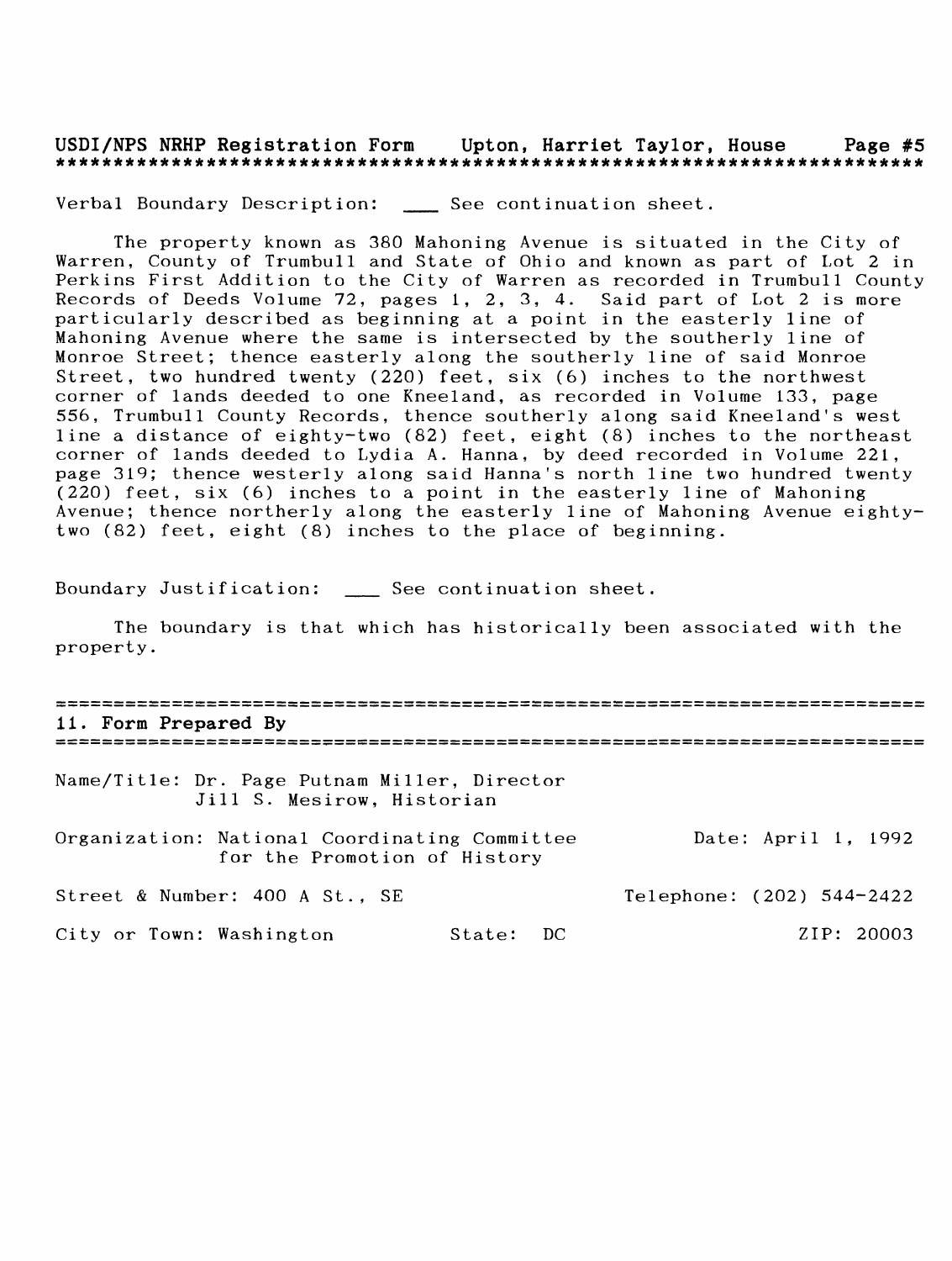United States Department of the Interior National Park Service

NATIONAL REGISTER OF HISTORIC PLACES CONTINUATION SHEET

Section number 7 Upton, Harriet Taylor, House Page #1

DESCRIPTION OF SITE:

The Harriet Taylor Upton House is located in an area known as Millionaires' Row in Warren, Ohio. The surrounding buildings are of similar size and scope, and include the first mansion in the county (1828) and a columned Greek Revival house built in 1832. Court records for this area were destroyed in 1895, but it is probable that the Upton House was built by General Simon Perkins for his son Henry B. Perkins around 1840. Henry Perkins moved into the house in the 1850s, and was probably responsible for building the library wing and the first rear extension.

The house was originally designed in an Egyptian motif, but sometime prior to the Taylor occupancy it was modified to a vernacular Greek Revival style. Harriet Taylor Upton's father Ezra Taylor purchased the house in 1883, and later deeded it to his daughter in 1887. The house is made of wood, and has a hip roof of relatively low pitch with a central chimney. The original center portion of the house has been added to at three different occasions, only one of which occurred after Harriet Taylor Upton moved out in 1931.

The two and a half story central section of the house is three bays wide and has a side one-room, one story wing (library) which adds an additional two bays to the width of the first story. The front of the house, which faces west, has two windows to the left of the entryway. These windows are six-over-six with louvered shutters and simple lintels. The front door is paneled wood, with four Bohemian glass transom and side lights. The door surround consists of two square, doric styled pilasters. The porch, installed by Ezra Taylor, is one story and extends the length of the central section of the house. The porch is supported by round unfluted columns that end on brick bases. These columns are connected with a white balustrade. The porch and entrance are reached by five stone steps. On the second story, the windows match those of the first story. There is a dentiled cornice at the roofline. (photo 1, 2)

The one-room addition (library) to the south side of the house is characterized by both a front and rear extended roof line. The two front floor to ceiling windows in the wing have six-over-six lights and are capped with accentuated architraves. The rear porch of the wing has thin supporting posts with jigsaw ornamentation, and a glass pane door with a stone surround, (photo 1, 2, 6)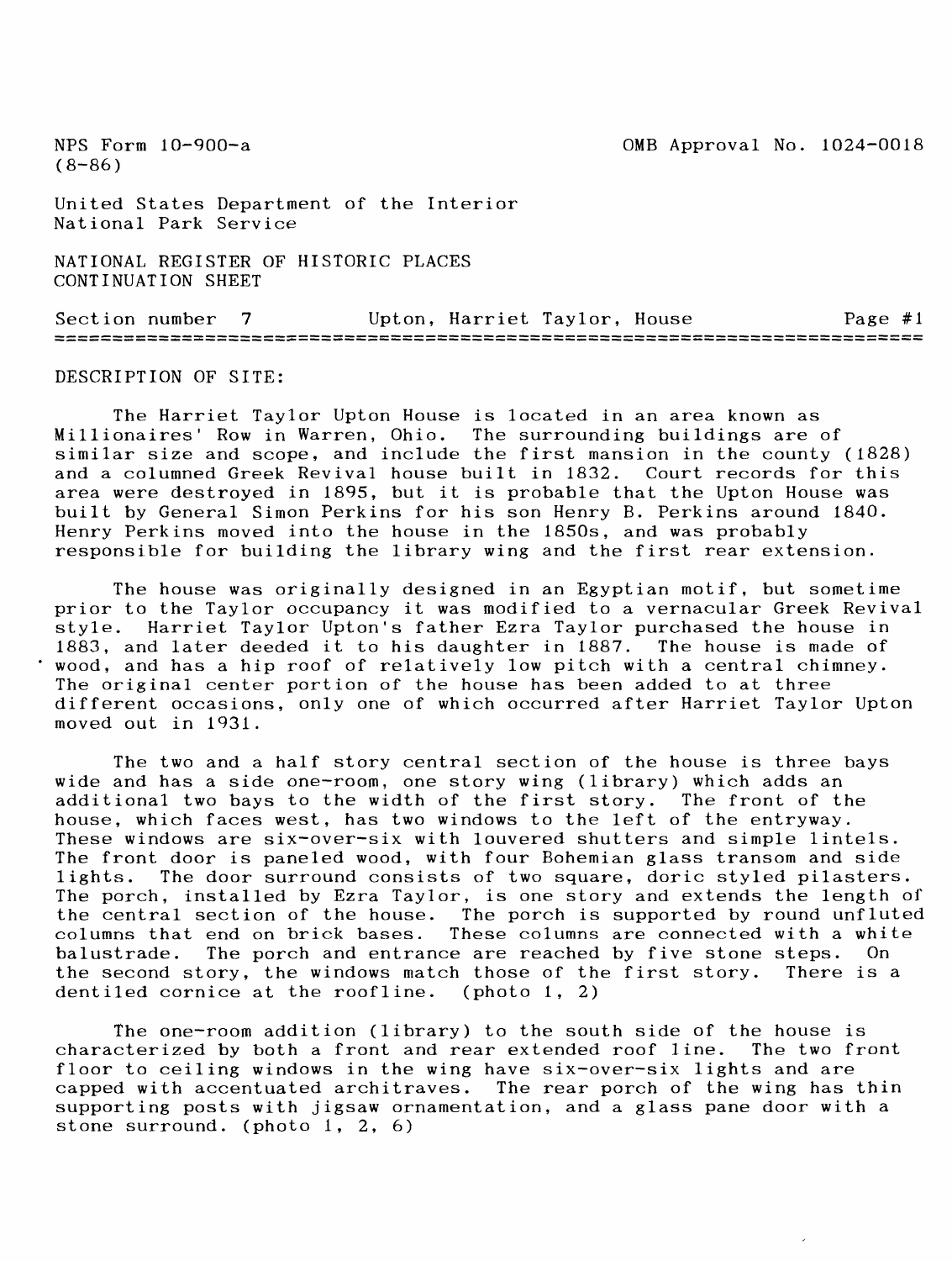$(8-86)$ 

United States Department of the Interior National Park Service

NATIONAL REGISTER OF HISTORIC PLACES CONTINUATION SHEET

Section number 7 Upton, Harriet Taylor, House Page #2

Also, both a two story addition and a one and a half story addition are attached in sequence to the rear of the main house, the first addition constructed prior to the Taylor/Upton occupancy. This arrangement produces a single file of interior rooms from front to back, the extensions being narrower than the main body of the house.

On the north side of the house, a projecting first floor bay window carries out the design of the main structure. Inserted in the rear architrave of the upper level of the main house are three eyebrow windows, visible from this vantage point (photo 3). Also attached to the main portion of the house is a fire escape. The two story addition, probably built by Henry Perkins prior to Harriet Taylor's occupancy, has a front gabled roof with a single chimney. On the north side of the addition there are two more eyebrow windows at the roofline, a small three-over-three window with louvered shutters at the second story and three six-over-six shuttered windows on the first story. These large windows are identical to those on the front of the house.

The one and a half front gabled addition extending back from the rear of the house is a garage, with a room above, and was probably built in the 1930s, following Harriet Taylor Upton's occupancy. This addition consists of two one car garages with dormer windows directly above the garage doors. To the right of the garage doors on the north side of the building are two small adjacent windows with louvered shutters, (photo 3)

On the east side, or rear of the building, the back of the garage addition is visible. The garage building has two six-over-six shuttered windows on the first story and another like window centered above, (photo 4)

The south side of the house shows another view of all three additions. The entrance to the garage and the room above is visible on this side of the building. The garage addition also has on this side, dormer windows that match those on the north facade. To the right of the doorway are two more six-over-six windows with louvered shutters and stone lintels, a smaller but similar window to the left, and another six-over-six window with louvered shutters to the far left of this addition, (photo 5)

The fenestration of the first rear addition on the south side is unlike that of its north side. At the second story level there are two three-over-three shuttered windows over two six-over-six shuttered windows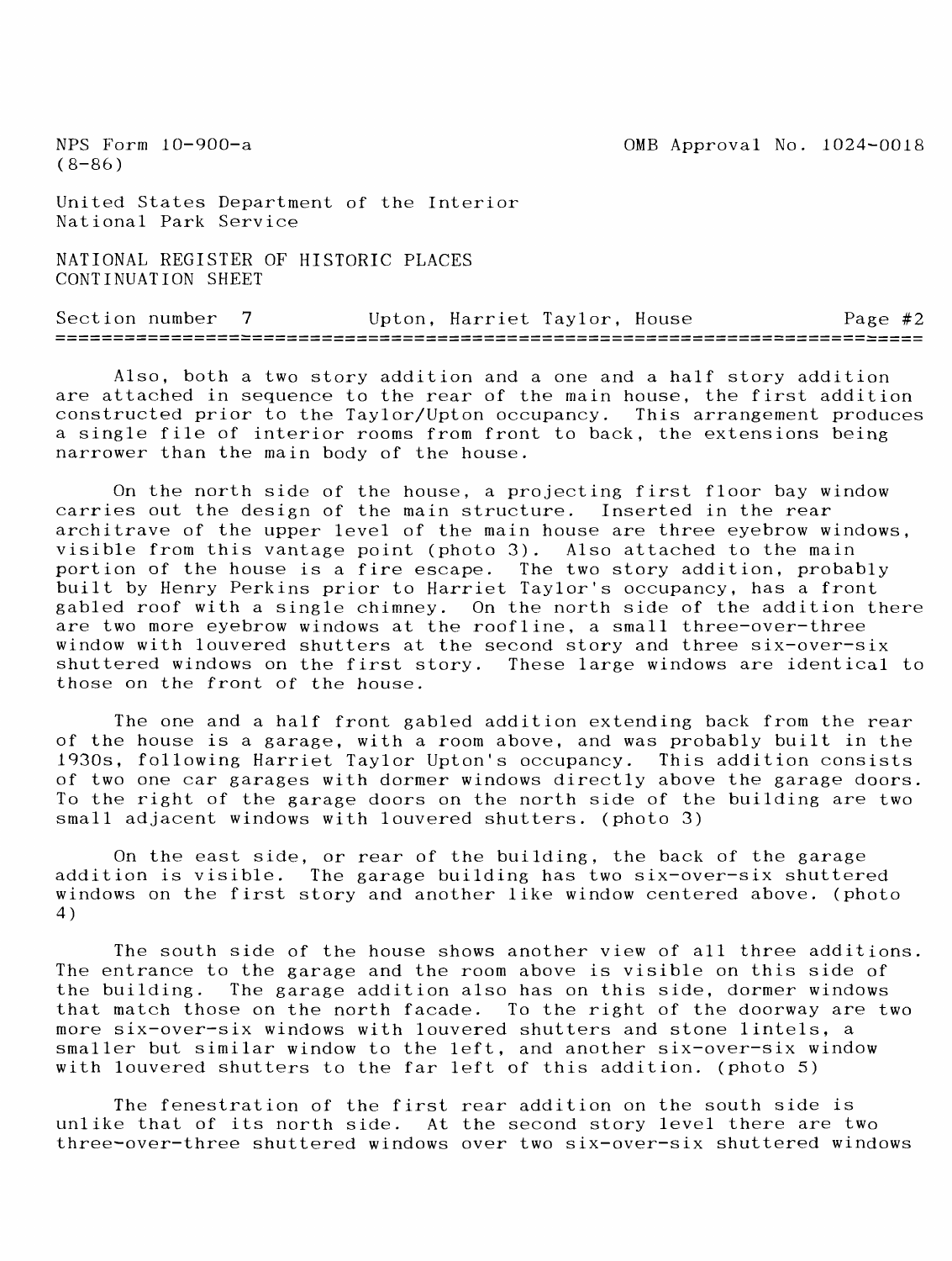United States Department of the Interior National Park Service

NATIONAL REGISTER OF HISTORIC PLACES CONTINUATION SHEET

Section number 7 Upton, Harriet Taylor, House 28 Page #3 

at the first level. An entrance to the building is to the left, and both the entrance and one window are covered by a porch supported by two square columns, (photo 6)

In the mid-1930s the house was modernized and refurbished. This included the construction of the rear garage wing. In 1945, the structure was utilized as a community center and a door and fire escape were added to the south side of the house. In addition, some walls were removed to make larger rooms. In 1952 the house was converted to five apartments, which involved dividing the large family dining room in half to serve as a bedroom and kitchen (see attached floor plans). Bathrooms and kitchens were added for each unit. All but three of the original fireplaces were removed and sealed. <sup>1</sup>

In 1989 the Harriet Taylor Upton House was purchased by the Upton Association who worked in conjunction with preservation architects to restore the house to its appearance during Harriet Upton's occupancy. The first phase of restoration, now complete, included transforming two apartment units to recreate the Upton foyer, dining room, living room, library (photos 7, 8, 9, 10) and three bedrooms. In the course of the restoration (see attached floorplans) the foyer was reopened (photo 7), a kitchen area and closet for an efficiency apartment (formerly located in the library) were removed. The bathroom in that apartment was temporarily changed to a kitchenette until the Upton Association is able to restore the original Upton kitchen, located in the first addition, (see attached floorplans) Most of the original molding and woodwork remain, although some sections were made to replace missing pieces. The exterior of the house was painted its original gray with green shutters, and the front porch was restored, based on historic photographs, to its appearance during Upton's occupancy.

A wall was removed from the dining room, transforming the former apartment to the original sized room. The main part of the house (living room, dining room, library and three bedrooms immediately above) was furnished with period antiques and furnishings to reflect Harriet Taylor Upton's occupancy, especially 1903 to 1909, the time when the National American Woman Suffrage Association was headquartered in the house.

Future plans include the restoration of the rest of the house and the elimination of the remaining apartments. It is not possible to reconstruct Harriet Taylor Upton's garden because few records have been located. Furthermore, the ca. 1930s garage probably occupies a large portion of the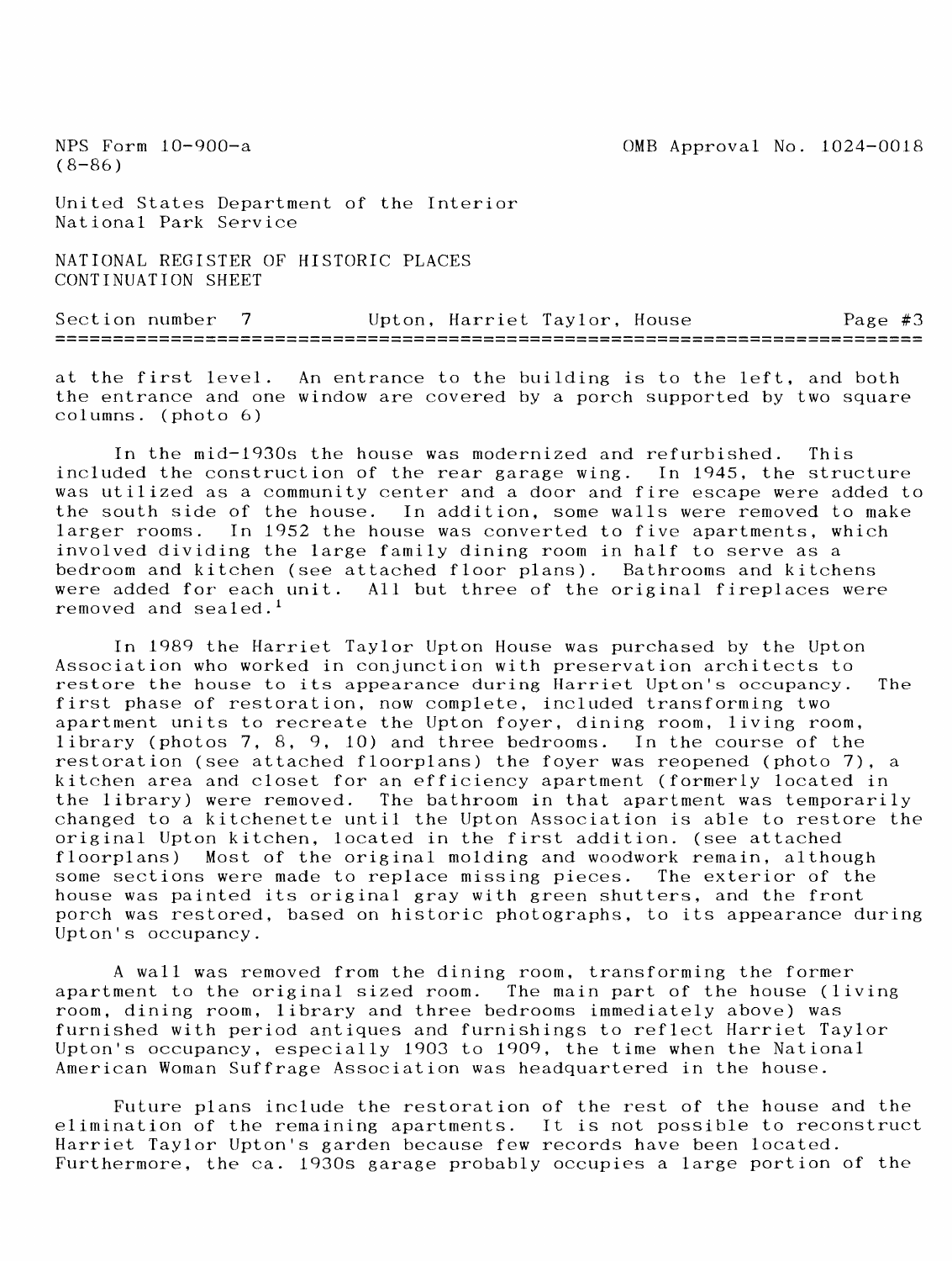United States Department of the Interior National Park Service

NATIONAL REGISTER OF HISTORIC PLACES CONTINUATION SHEET

Section number 7 Upton, Harriet Taylor, House Page #4

former garden, and the rear yard is covered with an extra layer of soil. Limited information regarding Upton's choice of a few plantings exists, however, and the construction of a period garden may be possible.

<sup>1</sup>This building description draws on information located in the National Register of Historic Places Nomination Form for the Harriet Taylor Upton House, prepared by Clifton W. Anderson, Jr., February 5, 1977; Information from Shari Harrell, Upton Association, Inc., Warren, Ohio; February 24, 1992 telephone conversations with Rebecca Rogers, Upton House restoration architect, and Wendell Lauth, former director of the Warren historical society and local history expert.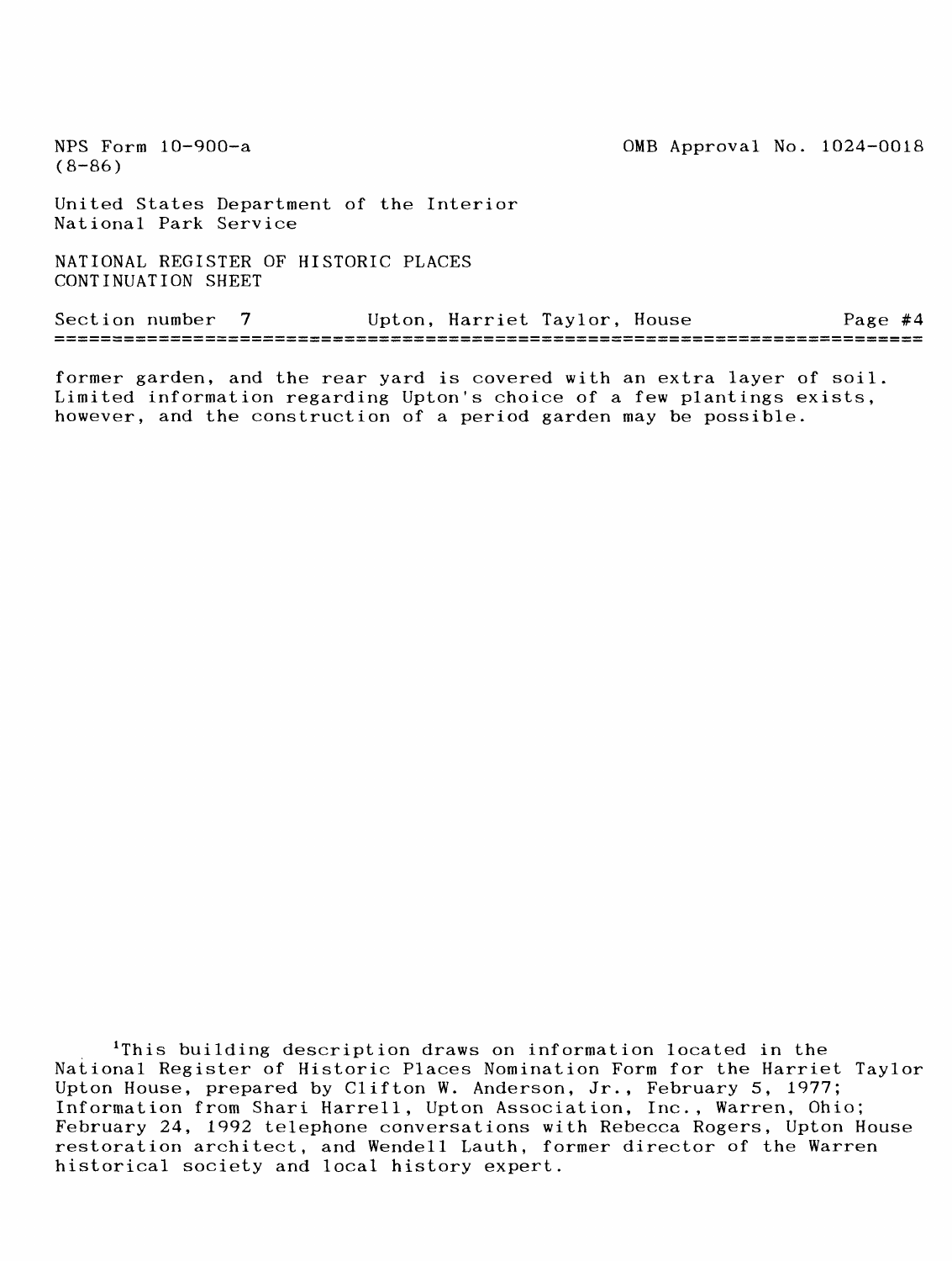United States Department of the Interior National Park Service

NATIONAL REGISTER OF HISTORIC PLACES CONTINUATION SHEET

Section number 8 Upton, Harriet Taylor, House Page #1

HISTORICAL SIGNIFICANCE: <sup>1</sup>

The house at 380 Mahoning Avenue Northwest in Warren, Ohio, was the national headquarters of the National American Woman Suffrage Association from 1903-1909 during a pivotal point in the organization's history and was also the home of Harriet Taylor Upton, a nationally significant figure in the woman suffrage movement and a Republican party leader.<sup>2</sup> This residence was occupied by Harriet Taylor Upton from 1883 until 1931. During the time it was used as the headquarters of the NAWSA, Upton was an officer in the organization and thus headquartered NAWSA in her home. As the permanent home of Harriet Taylor Upton for almost fifty years, and as the location of the NAWSA offices for several years, it is undoubtably the most appropriate place to reflect the career of a remarkable political activist and her pivotal role in the national suffrage movement. Within the context of the National Historic Landmark Program, Harriet Taylor Upton is a nationally significant figure under the themes: VII. Political and Military Affairs, 1865-1939. Subthemes B. The Republican Era, 1877-1900, C. The Progressive Era, 1900-1914, and G. Republican Prosperity, 1920-1929; and XXXI. Social and Humanitarian Movements. Subtheme C. Women's Rights.

Harriet Taylor was born in 1853 in Ravenna, Ohio. She was the first of two children born to Harriet M. and Ezra Booth Taylor, descendants of the pioneering settlers in the county. Ezra Booth Taylor was a well-known lawyer in Ravenna. The family moved to Warren, Ohio, in 1861 when he took a position as a circuit court judge. In 1883, the Ezra Taylor family moved into the two and a half story Greek Revival house located at 380 Mahoning Avenue, N.W., that would become Harriet's permanent residence for almost fifty years.<sup>3</sup> In 1880 Ezra Booth Taylor was elected to Congress, filling a

Portions of this historical significance statement were prepared by Gail Dubrow, Assistant Professor of Urban Design and Planning, University of Washington, Seattle, Washington.

<sup>2</sup>This assessment is offered in American Reformers: An A.W. Wilson Biographical Dictionary, ed., Alden Whitman (New York: H.W. Wilson, 1985), 820.

3Although the earliest records of the area were lost in 1895 in a county courthouse fire, the National Register of Historic Places nomination forms states that other sources confirm that the house at 380 Mahoning, NW, was built in the early 1860s and occupied by the Ezra Taylor family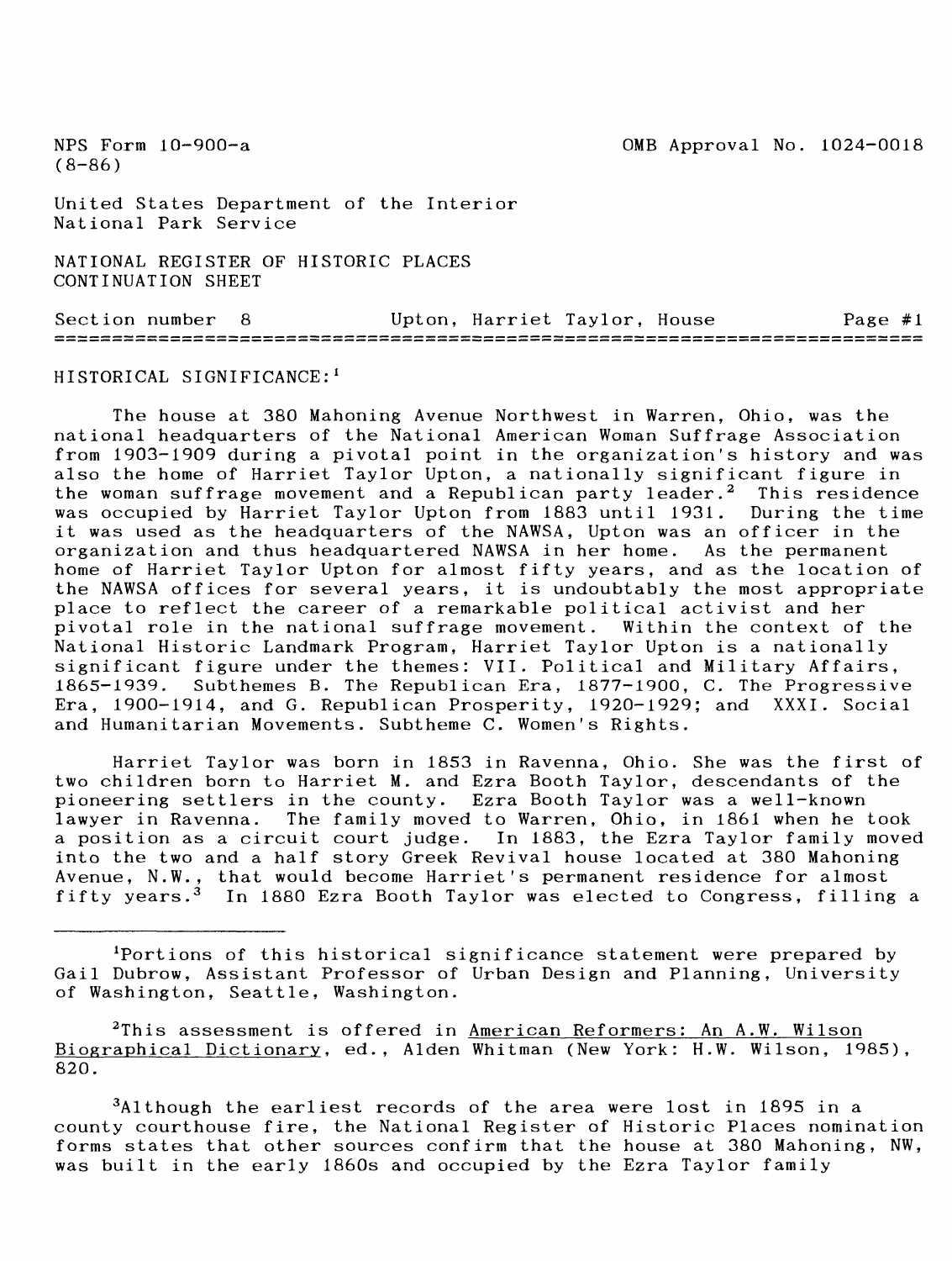$(8-86)$ 

United States Department of the Interior National Park Service

NATIONAL REGISTER OF HISTORIC PLACES CONTINUATION SHEET

Section number 8 Upton, Harriet Taylor, House Page #2

position vacated by James A. Garfield's election as president. Chairman of the Judiciary Committee, Taylor led the fight in the House of Representatives for the passage of the Sherman Anti-Trust Act.

Ezra Taylor was also an important force in shaping his daughter's interest in politics. According to Philip R. Shriver's biographical profile in Notable American Women.

[Harriet Taylor] was fascinated by politics and often traveled with her father on his speaking tours, closely watching the events of each election. <sup>4</sup>

Although her father opposed her interest in pursuing a college education, she gained an intensive political education at his side, accompanying Judge Taylor, who had been widowed, to Washington, where she served as his official hostess. In 1884, Harriet Taylor married George Whitman Upton, a lawyer who entered a partnership with her father. The Uptons lived in Washington while Congress was in session, and made their permanent home at 380 Mahoning Avenue in Warren, Ohio. Harriet Taylor Upton's close relationship with her father gave her "a close and easy acquaintance with national Republican leaders" that increasingly would be put to use as her own political interests emerged.<sup>5</sup>

It was through her father, chairman of the U.S. House of Representatives Judiciary Committee, that Harriet Upton became involved

<sup>5</sup> Philip R. Shriver, "Harriet Taylor Upton," 501.

beginning in the early 1870s. See "Harriet Taylor Upton House," National Register of Historic Places Nomination Form. In a 24 February 1992 telephone conversation with architect Rebecca Rogers (responsible for Upton House restoration) she dates the construction of the house as early as 1840s.

<sup>&</sup>lt;sup>4</sup>Philip R. Shriver, "Harriet Taylor Upton," in <u>Notable American Women:</u> A Biographical Dictionary, vol. 3. ed., Edward T. James and Janet Wilson James (Cambridge, Mass.: The Belknap Press of Harvard University Press, 1971), 501.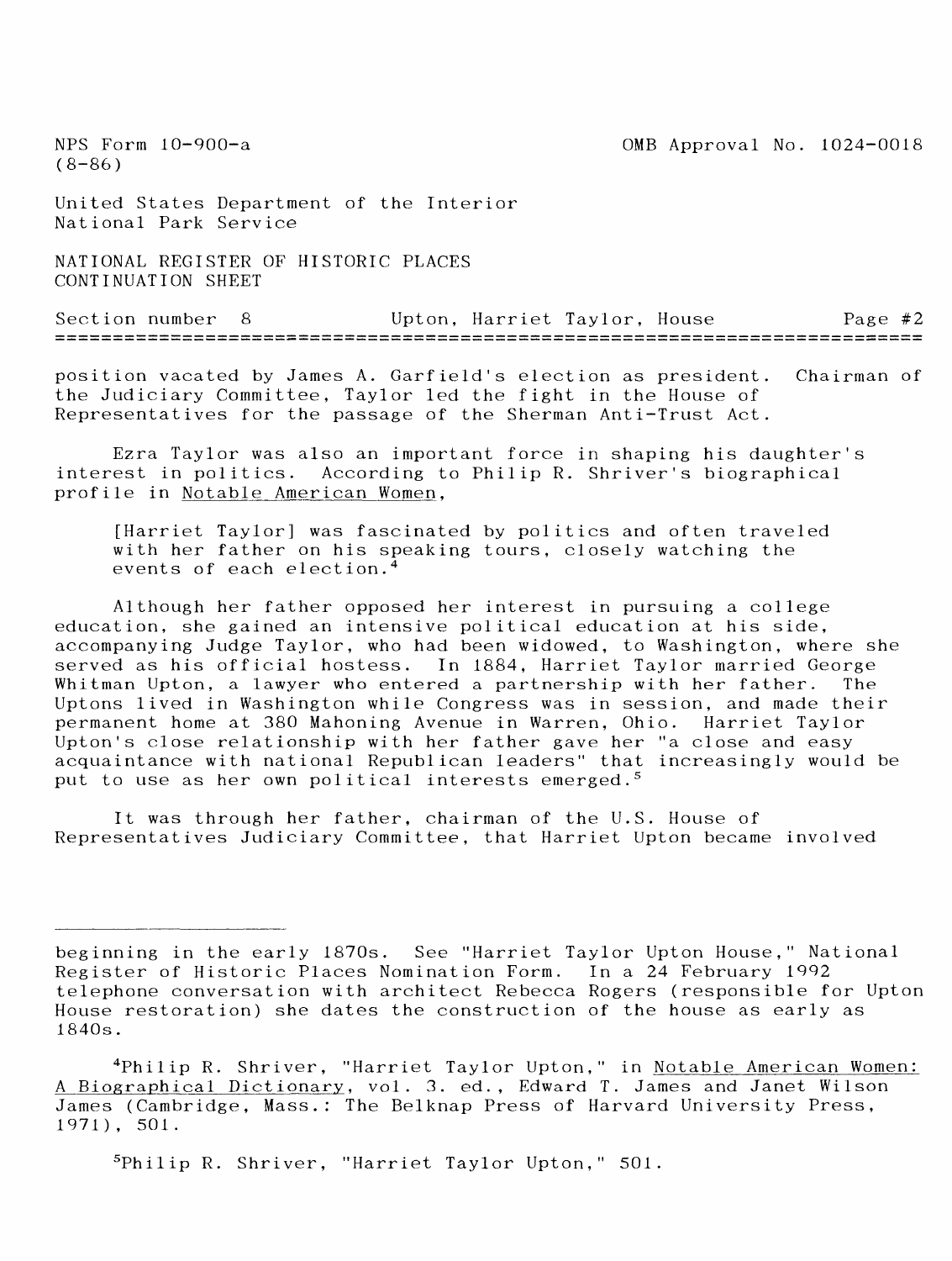United States Department of the Interior National Park Service

NATIONAL REGISTER OF HISTORIC PLACES CONTINUATION SHEET

Section number 8 Upton, Harriet Taylor, House Page #3

with the suffrage movement and Susan B. Anthony.<sup>6</sup> She was reportedly converted to the suffrage cause while gathering information for an anti-suffrage article. In 1890 she joined the National American Woman Suffrage Association and put her political resources at the disposal of the woman suffrage movement. Upton's rise through the ranks of the movement was indeed meteoric due to her extensive congressional connections and her astute organizational abilities. Unanimously elected treasurer in 1894, Upton's longevity as an officer of the NAWSA was only equalled by two others: Anna Howard Shaw and Alice Stone Blackwell.<sup>7</sup>

At the time that Upton joined the NAWSA, the organization had just been formed out of a merger of the National and American Woman Suffrage Associations. According to historian Sara Evans, in Born for Liberty,

This united movement began to draw more and more heavily on the reform politics of the broader middle-class women's movement, but it remained internally divided over strategy. Even though [Susan B.] Anthony preferred to work for a federal amendment to the Constitution, many others continued to advocate state level pressure for referenda and legislation, <sup>8</sup>

In some ways, Harriet Taylor Upton bridged the divide between these two factions. Serving from 1894 to 1910 as the organization's treasurer, she remained active nationally, both in the Congressional campaigns and in her home state of Ohio.<sup>9</sup> Upton, "an efficient organizer and a speaker of rare ability and persuasive power,"<sup>10</sup> used her family connections and influence in Congress to obtain at least two favorable reports on woman

6Aileen S. Kraditor, The Ideas of the Woman Suffrage Movement, 1890- 1920 (New York: W.W. Norton & Co., 1981), 268.

<sup>7</sup> Paul E. Fuller, Laura Clay and the Women's Rights Movement (Lexington: University Press of Kentucky, 1975), 80.

<sup>8</sup>Sara M. Evans, Born for Liberty: A History of Women in America (New York: Free Press, 1989), 153.

<sup>9</sup>American Reformers, 820.

<sup>10</sup>Charles B. Galbreath, **History of Ohio**, vol. 11 (New York: The American Historical Society, 1925), 3298.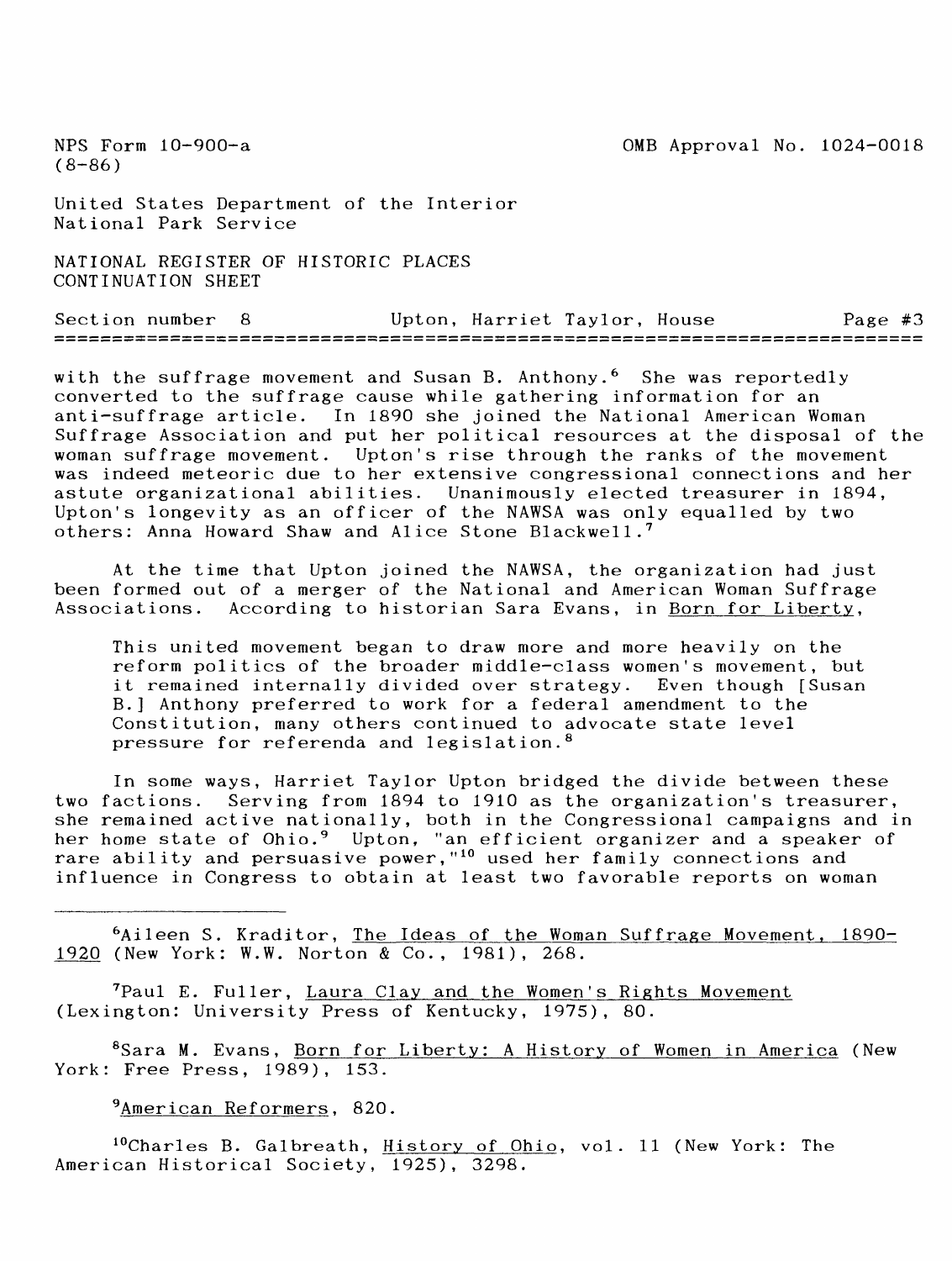United States Department of the Interior National Park Service

NATIONAL REGISTER OF HISTORIC PLACES CONTINUATION SHEET

Section number 8 Upton, Harriet Taylor, House Page #4

suffrage from the House of Representatives Judiciary Committee.<sup>11</sup> Upton served as acting chairman of the NAWSA's congressional committee and her colleagues in this work were Susan B. Anthony and Carrie Chapman Catt of New York, Helen M. Warren of Wyoming, and Virginia Morrison Shafroth of Colorado, among others. 12 In this capacity, she was instrumental

in opening the diplomatic corps to women, in placing women on the Advisory Committee of the Conference for the Limitation of Arms, and in the final reporting out and passage of the Child Labor Bill. <sup>13</sup>

Between the years 1896 and 1910 the suffrage movement made few gains. Only six state referenda on granting the vote to women were held, and all were lost. Up until this time, the NAWSA had no national headquarters; furthermore, following Susan B. Anthony's death in 1906 the organization lacked strong administrative leadership. Harriet Taylor Upton, as treasurer of the organization, instilled a sense of continuity and permanence. By headquartering the organization in her home, she provided the stability the organization and the movement lacked at this time. <sup>14</sup>

Upton's home on Mahoning Avenue in Warren, OH, thus served as the national headquarters for the NAWSA between 1903 and 1909. In the NAWSA office, located in her father's former library (see attached floorplan), Upton published the NAWSA's monthly suffragist paper Progress, answered national correspondence, "solicited funds, and advised and supervised suffrage activities around the nation."<sup>15</sup> She played a central role in defining the organization during this period of uncertainty. One example

<sup>11</sup>Susan B. Anthony and Ida Husted Harper, eds. The History of Woman Suffrage, vol. IV (Indianapolis, IN: Hollenbeck Press, 1902), 218.

<sup>12</sup> Anthony and Harper, 1099.

<sup>13</sup>Francelia Butler, "Harriet Taylor Upton," in <u>American Women Writers:</u> A Critical Reference Guide from Colonial Times to the Present, ed., Lina Mainiero (New York: Frederick Ungar Publishing Company, 1979), 288.

<sup>14</sup>Eleanor Flexner, Century of Struggle: The Woman's Rights Movement in the United States (New York: Atheneum, 1972), 248.

**15**Fuller, 114.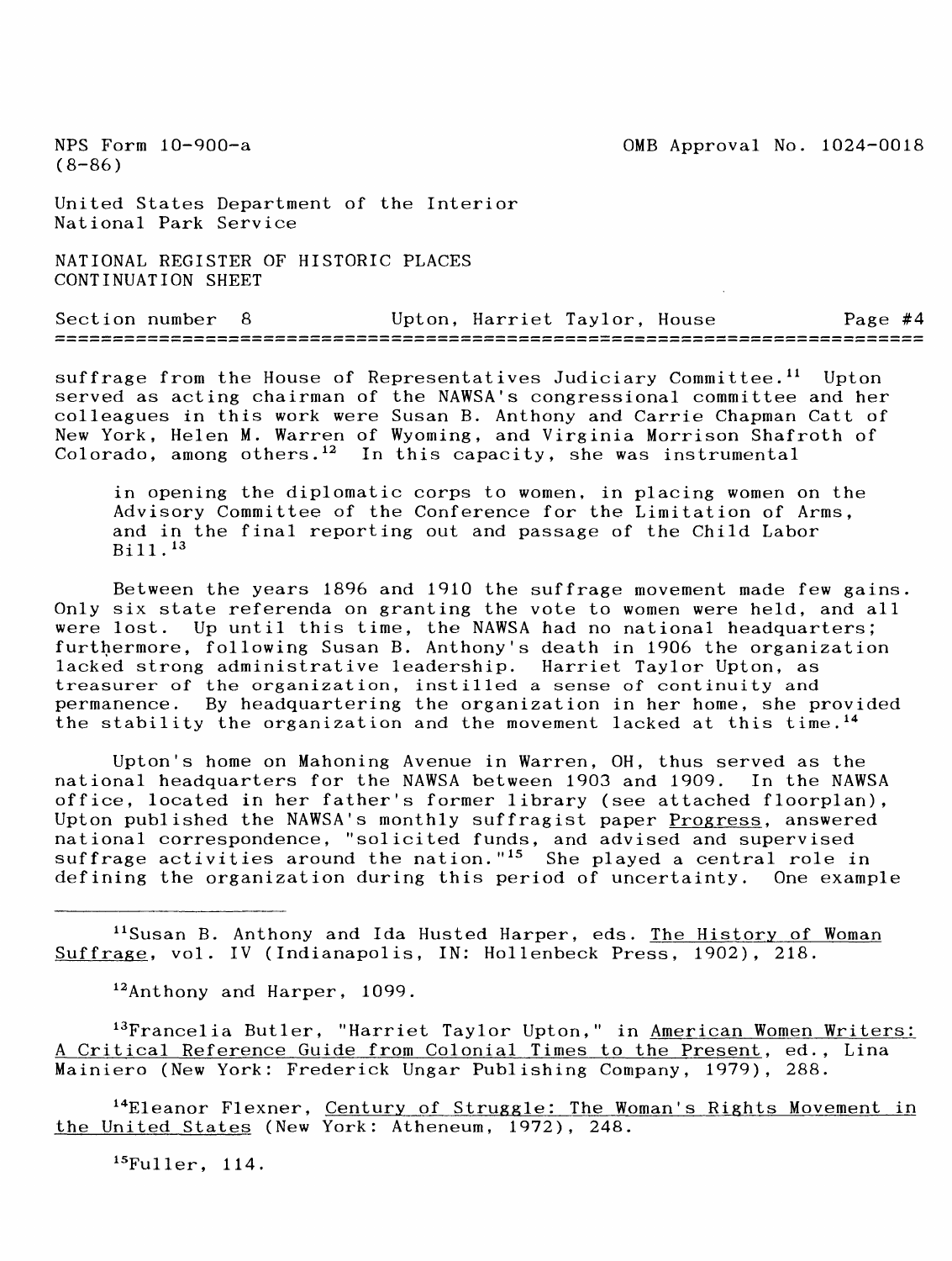United States Department of the Interior National Park Service

NATIONAL REGISTER OF HISTORIC PLACES CONTINUATION SHEET

Section number 8 Upton, Harriet Taylor, House Page #5

indicating Upton's degree of national influence is illustrated through her correspondence with the NAWSA's Connecticut affiliate. This local suffrage organization requested advice from Upton on how to organize "workingwomen" suffrage clubs in Connecticut. Upton recognized the importance of such organization and thus urged support from NAWSA's Business Committee.<sup>16</sup> Upton's leadership of the NAWSA in these years went above and beyond her role as treasurer.

Although Anna Howard Shaw was president of NAWSA from 1904 to 1915, "Harriet Taylor Upton was the actual executive of the Association for the first five years of Shaw's term."<sup>17</sup> Shaw's "deficiencies in leadership" and her inability to maintain control of the Association based in Upton's home in Warren from her lecture circuit or from her own home in Moylan, Pennsylvania, enabled Upton to solidify her "central role in the direction of operations."<sup>18</sup> An internal feud developed within NAWSA between Upton<br>and Shaw. In 1908 Shaw accused "Upton of usurping some of the president and Shaw. In 1908 Shaw accused "Upton of usurping some of the president's<br>responsibilities."<sup>19</sup> Finally, after more than a year of mounting tensions Finally, after more than a year of mounting tensions between these two women, Upton challenged Shaw for the NAWSA presidency. Upton lost the election of 1910, and soon thereafter resigned as treasurer, as she "refused to serve another year under Shaw."<sup>20</sup> Yet Upton's exodus from NAWSA leadership highlighted both Shaw's deficiencies and the central importance of Upton's organizational and leadership contributions to the Association while it was headquartered in Warren.<sup>21</sup>

Despite her absence from NAWSA's national office, Upton did not retreat from her suffrage activities. She continued to play an important role in the national suffrage movement by assuming the presidency of the Ohio Woman's Suffrage Association and by testifying in Congress. In 1913, as president of the Ohio Woman's Suffrage Association and as a respected

16Kraditor, 153 fn 48. <sup>17</sup> Fuller, 114. <sup>18</sup> Fuller, 114. <sup>19</sup> Fuller, 114. <sup>20</sup>Fuller, 118-19.  $21$  Fuller, 114; 118-19.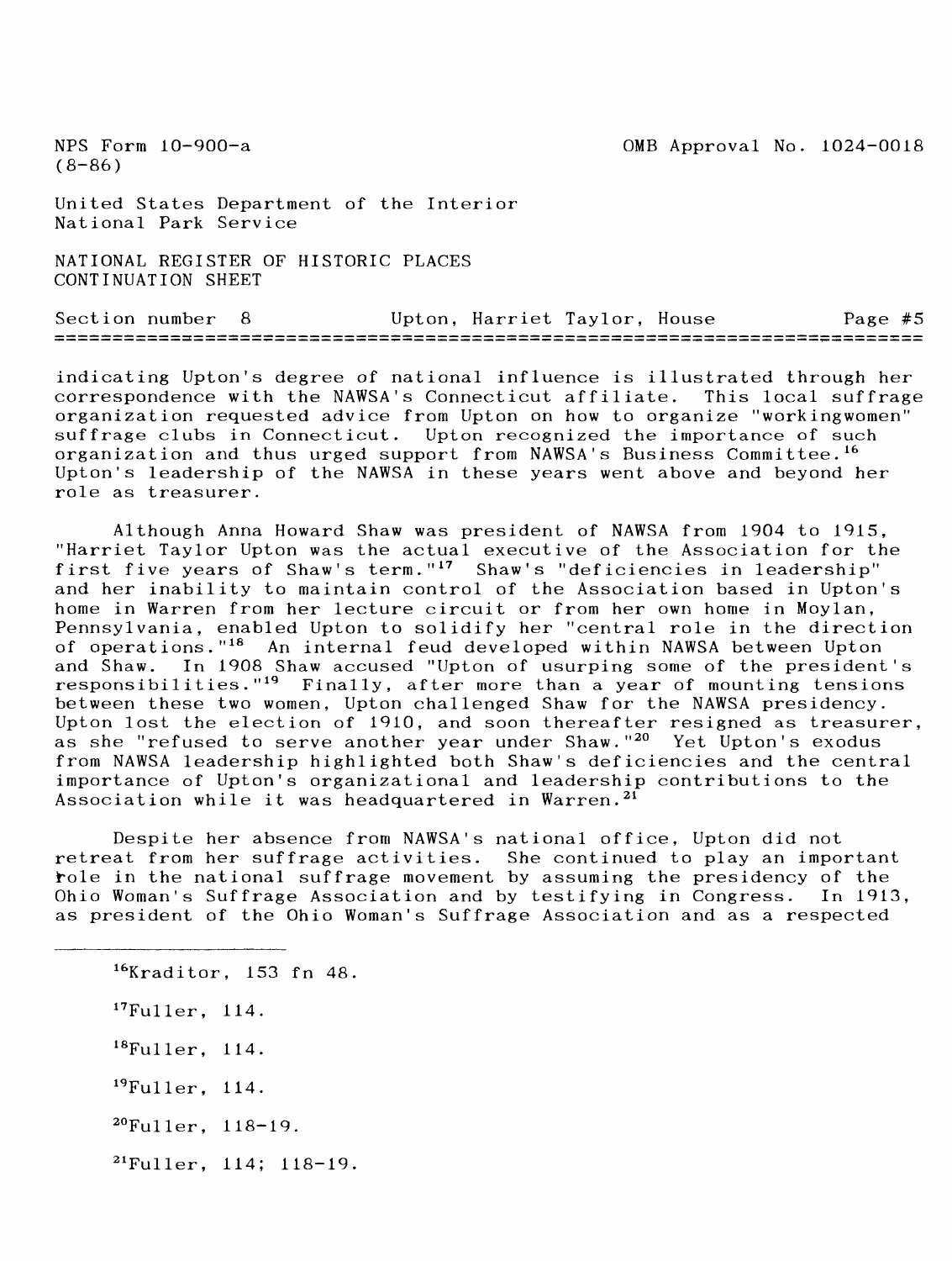$(8-86)$ 

United States Department of the Interior National Park Service

NATIONAL REGISTER OF HISTORIC PLACES CONTINUATION SHEET

Section number 8 Upton, Harriet Taylor, House Page #6

suffrage leader, she testified in front of the U.S. House of Representatives Judiciary Committee. During the course of this testimony, she argued for a separate House committee for woman suffrage and in the process, she showed her first hand experience and knowledge of the Congressional process. The years she had spent accompanying her father through the halls of Congress, listening, learning, and questioning had served her well; she now had a well honed ability to render the opposition's arguments irrelevant, and at this 1913 hearing she used her wit and logic to refute specific points and the fundamental arguments of the anti-suffragists. $22$ 

As far as her role as the leader of the Ohio Woman Suffrage Association, Harriet Taylor Upton served as president for a total of eighteen years, between 1899 and 1908, and again between 1911 and 1920. In this capacity, she led the 1916 campaign that won municipal suffrage in the state and secured ratification of the 19th Amendment by the Ohio legislature. Her leadership role with regard to Ohio ratification was not only important locally, but also nationwide since "Ohio took an active part in the ratification of the 19th Amendment of the 36 states" $^{23}$  required for the constitutional amendment granting women the vote. After Ohio ratified the amendment, Upton worked tirelessly in other states to secure the vote for women. As vice-chairman of the Republican National Executive Committee, Harriet Taylor Upton became "one of Carrie Chapman Catt's chief aides in the ratification struggle in Nashville, Tennessee," which finally, after a bitter struggle and close election, was successful. $^{24}$ 

After women secured the right to vote, Harriet Taylor Upton accepted a leadership position within the Republican Party. In 1920, she was appointed vice-chairman of the Republican National Executive Committee, probably the highest position in a political party held by a woman until

 $^{22}$ Congress, U.S. House of Representatives, Hearing Before the Committee on Rules and Regulations Establishing a Committee on Woman Suffrage, 63rd Cong., 2nd sess., 3-5 December 1913.

 $23$ Galbreath, 337.

24Fuller, 162.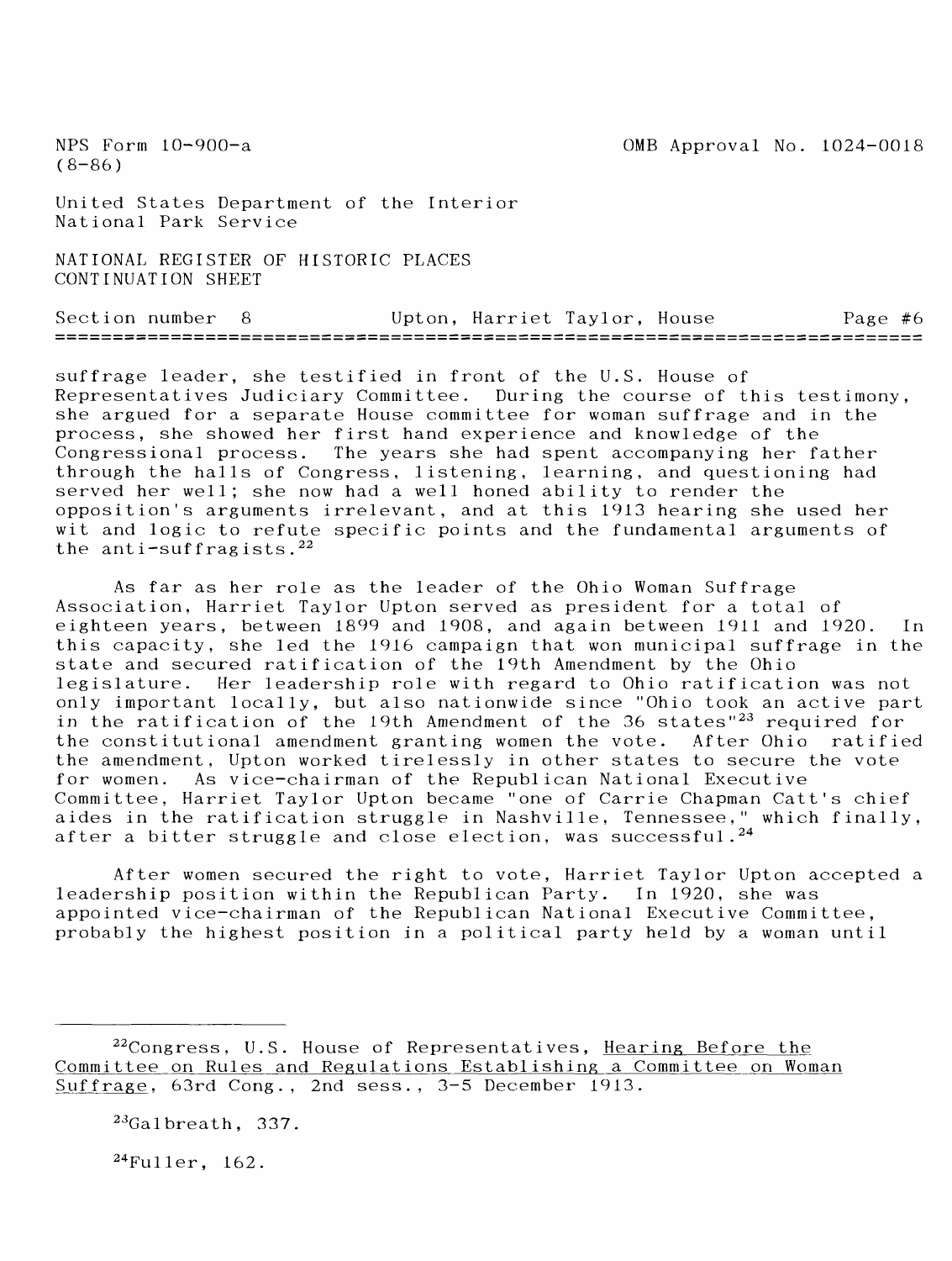United States Department of the Interior National Park Service

NATIONAL REGISTER OF HISTORIC PLACES CONTINUATION SHEET

| Section number a |  | Upton, Harriet Taylor, House |  | Page #7 |  |
|------------------|--|------------------------------|--|---------|--|
|                  |  |                              |  |         |  |

that time.<sup>25</sup> During her four year appointment, she actively promoted women as appointees to positions in the Harding administration. In 1924, at the age of seventy, she made a bid for her father's old 19th District Congressional seat, but lost in the primaries. Thereafter she worked as assistant state campaign manager in the Ohio Republican Party and served as a liaison officer between the Ohio governor's office and the Department of Public Welfare, an appointment which allowed her to effect reforms on behalf of girls and women at the Madison, Ohio, Home for Soldiers' and Sailors' Widows and the Girls' Industrial School at Delaware, Ohio.<sup>26</sup>

Harriet Taylor Upton is significant primarily due to her influential and weighty presence within the national woman's suffrage movement, but she was also a noted author and advocate of education. Acknowledged for her skill as a debater and public speaker,  $27$  Harriet Taylor Upton also was an accomplished writer who produced political articles for the press and popular periodicals, published stories for children, and carefully documented local history. Among her most significant works are Our Early Presidents: Their Wives and Children, from Washington to Jackson (1892), A Twentieth Century History of Trumbull County (1909) and A History of the Western Reserve (1910).<sup>28</sup> Upton also served on the board of education for Warren, Ohio, for fifteen years and served a term as president, and chair of one of its most influential committees.<sup>29</sup> Harriet Taylor Upton retired from public life in 1931. She moved to Pasadena, California where she resided until her death from hypertensive heart disease in 1945.

A crucial figure in the National American Woman Suffrage Association, a pioneering woman political activist in the national Republican Party, and

25This assessment is offered both in Notable American Women and American Reformers.

26Philip R. Shriver, "Harriet Taylor Upton," 502.

<sup>27</sup>"Mrs G.W. Upton, Suffragist, Dead," New York Times (November 4, 1945).

28Philip R. Shriver, "Harriet Taylor Upton," 502.

 $^{29}$ Anthony and Husted, 884.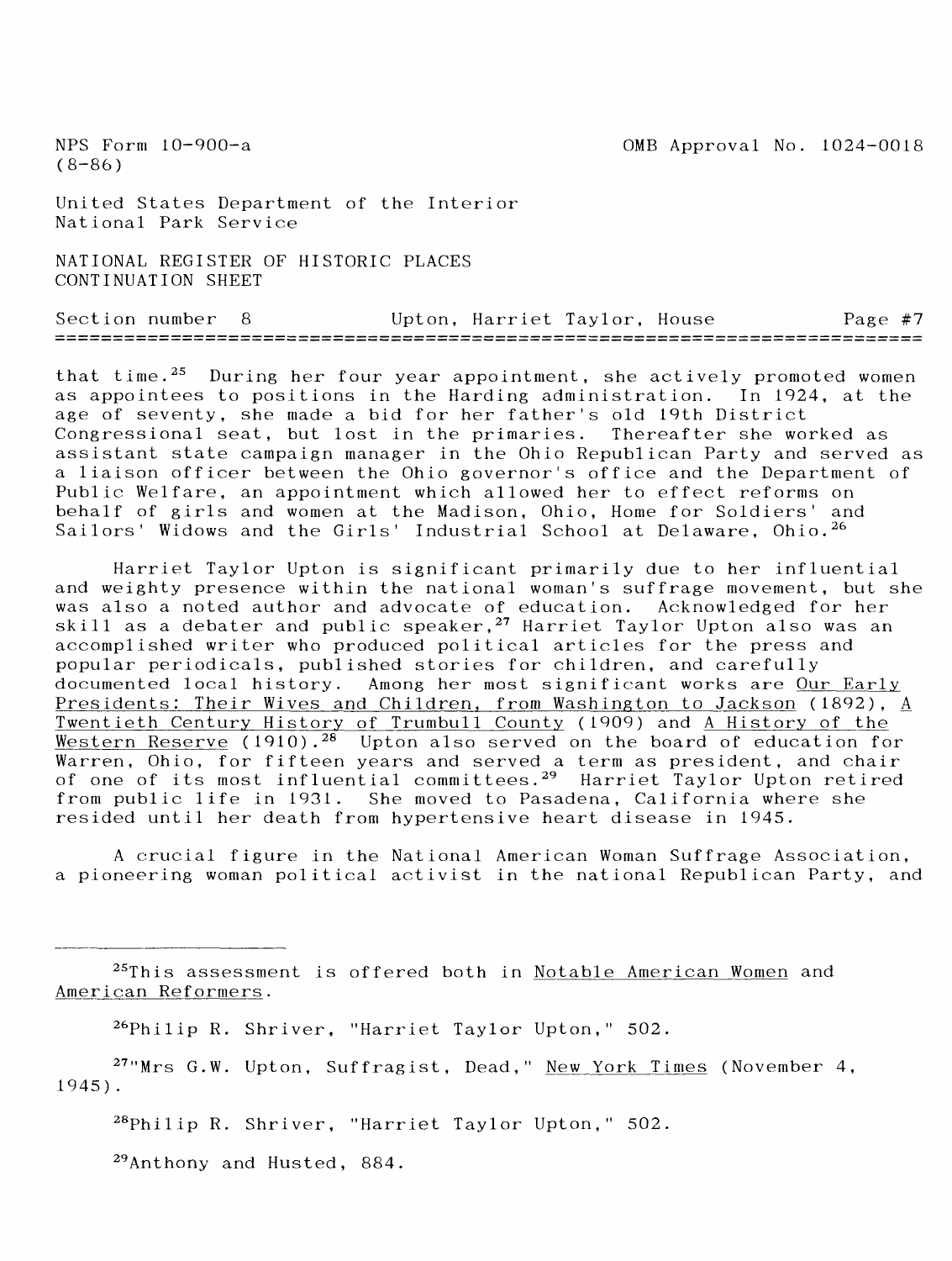(8-86)

United States Department of the Interior National Park Service

NATIONAL REGISTER OF HISTORIC PLACES CONTINUATION SHEET

Section number 8 Upton, Harriet Taylor, House Page #8

a leader in the Ohio woman suffrage movement, Harriet Taylor Upton merits recognition from the National Historic Landmark Program. Her Warren, Ohio, home is nationally significant not only as the place most closely associated with her activity in American politics but also as the headquarters from 1903 to 1909 of the National American Woman Suffrage Association.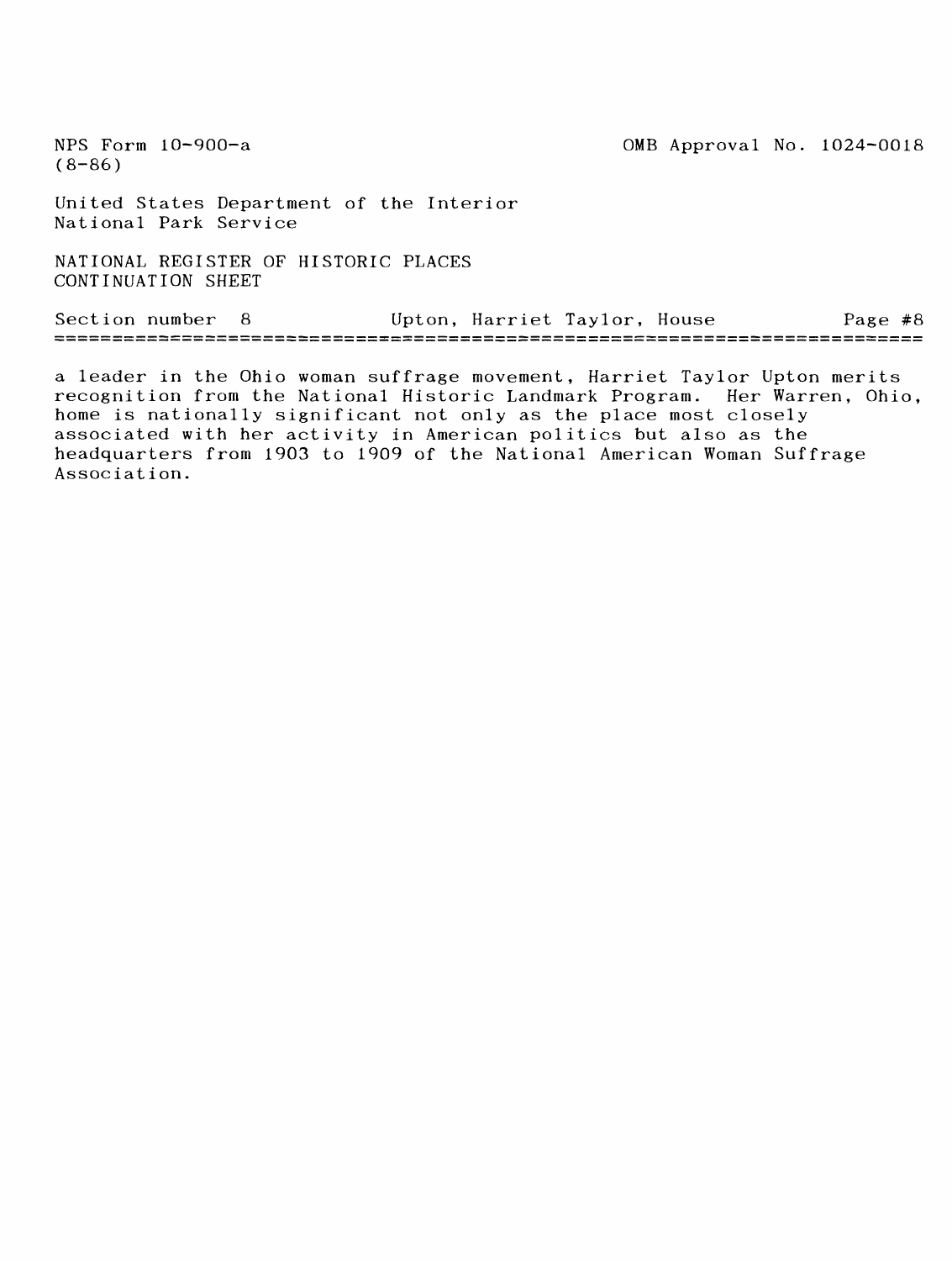NPS Form 10-900-a 0MB Approval No. 1024-0018

 $(8 - 86)$ 

United States Department of the Interior National Park Service

NATIONAL REGISTER OF HISTORIC PLACES CONTINUATION SHEET

Section number 9 Upton, Harriet Taylor, House Page #1

BIBLIOGRAPHY:

Anthony, Susan B. and Ida Husted Harper, eds. The History of Woman Suffrage vol. 4. Indianapolis, Indiana: Hollenbeck Press, 1902.

Butler, Francelia. "Harriet Taylor Upton" in American Women Writers: A Critical Reference Guide from Colonial Times to the Present, ed. Lina Mainiero. New York: Frederick Ungar Publishing Company, 1979.

Evans, Sara M. Born for Liberty: a History of Women in America. New York: Free Press, 1989.

Flexner, Eleanor. A Century of Struggle: The Woman's Rights Movement in the United States. New York: Atheneum, 1972.

Fuller, Paul E. Laura Clay & The Women's Rights Movement. Lexington: University Press of Kentucky, 1975.

Galbreath, Charles B. History of Ohio vol. 2. New York: The American Historical Society, 1925.

James, Edward T. and Janet Wilson James, eds. Notable American Women, 1607-1950: A Biographical Dictionary, vol. 3. Cambridge, Mass.: Belknap Press of Harvard University, 1971.

Kraditor, Aileen S. The Ideas of the Woman Suffrage Movement, 1890-1920. New York: W.W. Norton & Co., 1981.

Scott, Anne Firor and William H. Chafe, eds. Woman's Suffrage: A Documentary History of the Campaign for the Right to Vote (Women's Studies Manuscript Collections from the Schlesinger Library, Radcliffe College) Bethesda, Maryland: University Publications of America.

U.S. Congress. House of Representatives. Committee on Woman Suffrage. Hearing Before the Committee on Rules and Regulations Establishing a Committee on Woman Suffrage. 63rd Cong., 2nd Sess., 3-5 December 1913.

Whitman, Alden, ed. American Reformers: An H.W. Wilson Biographical Dictionary. New York: H.W. Wilson, 1985.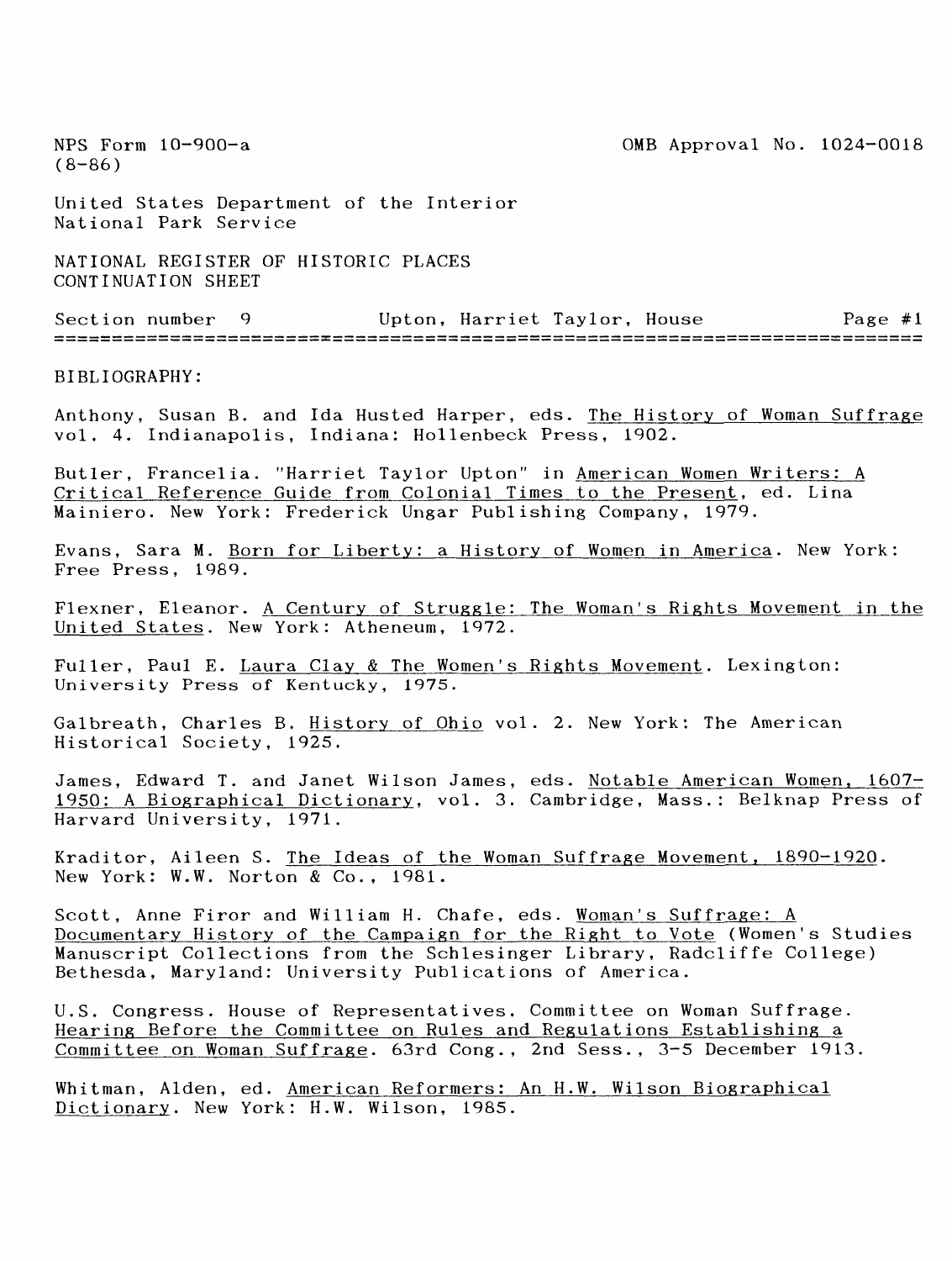HARRIET TAYLOR UPTON HOUSE Warren, OH

 $\sim$ 

 $\sim$ 

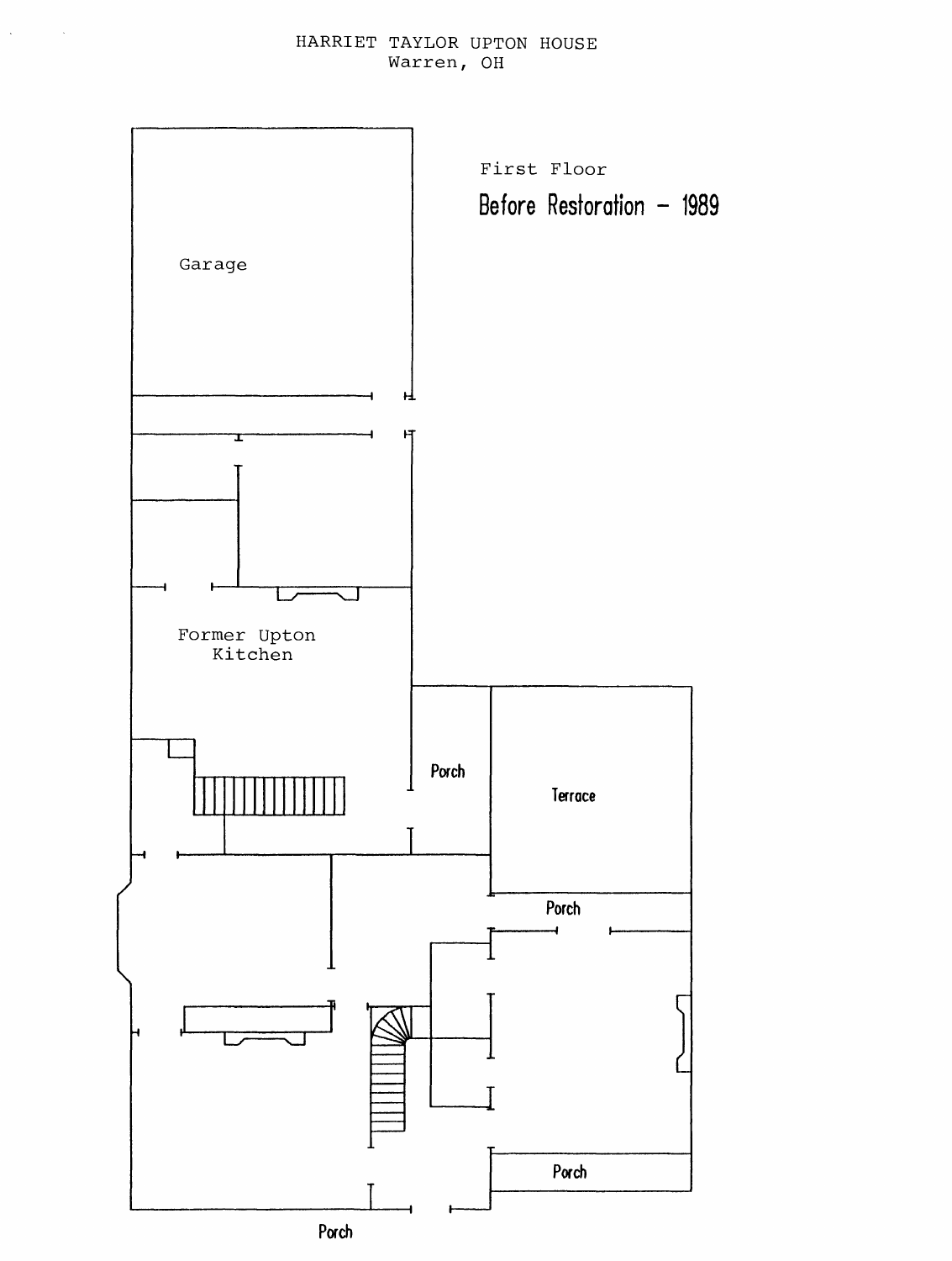HARRIET TAYLOR UPTON HOUSE Warren, OH

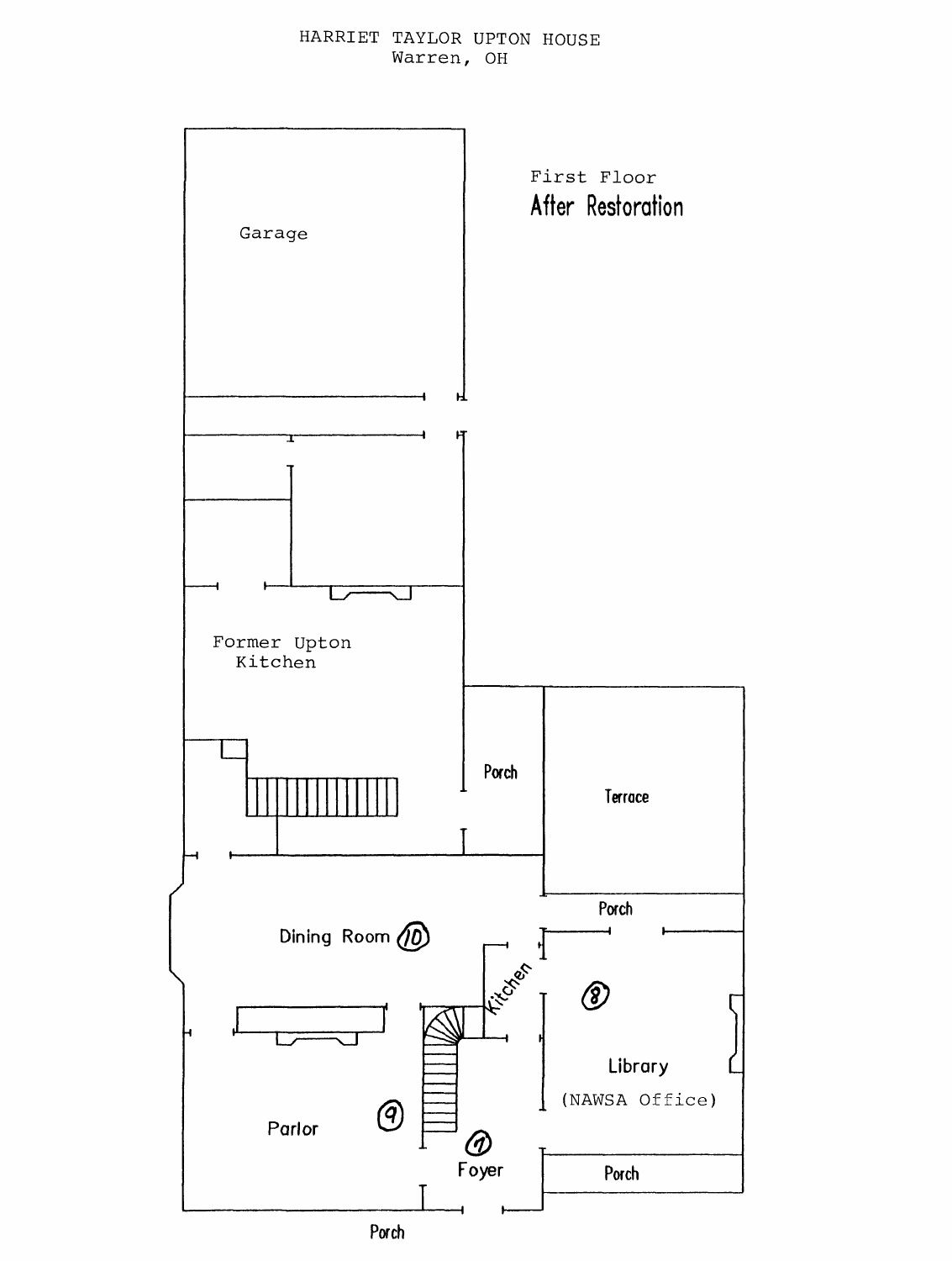

Second Floor (after restoration)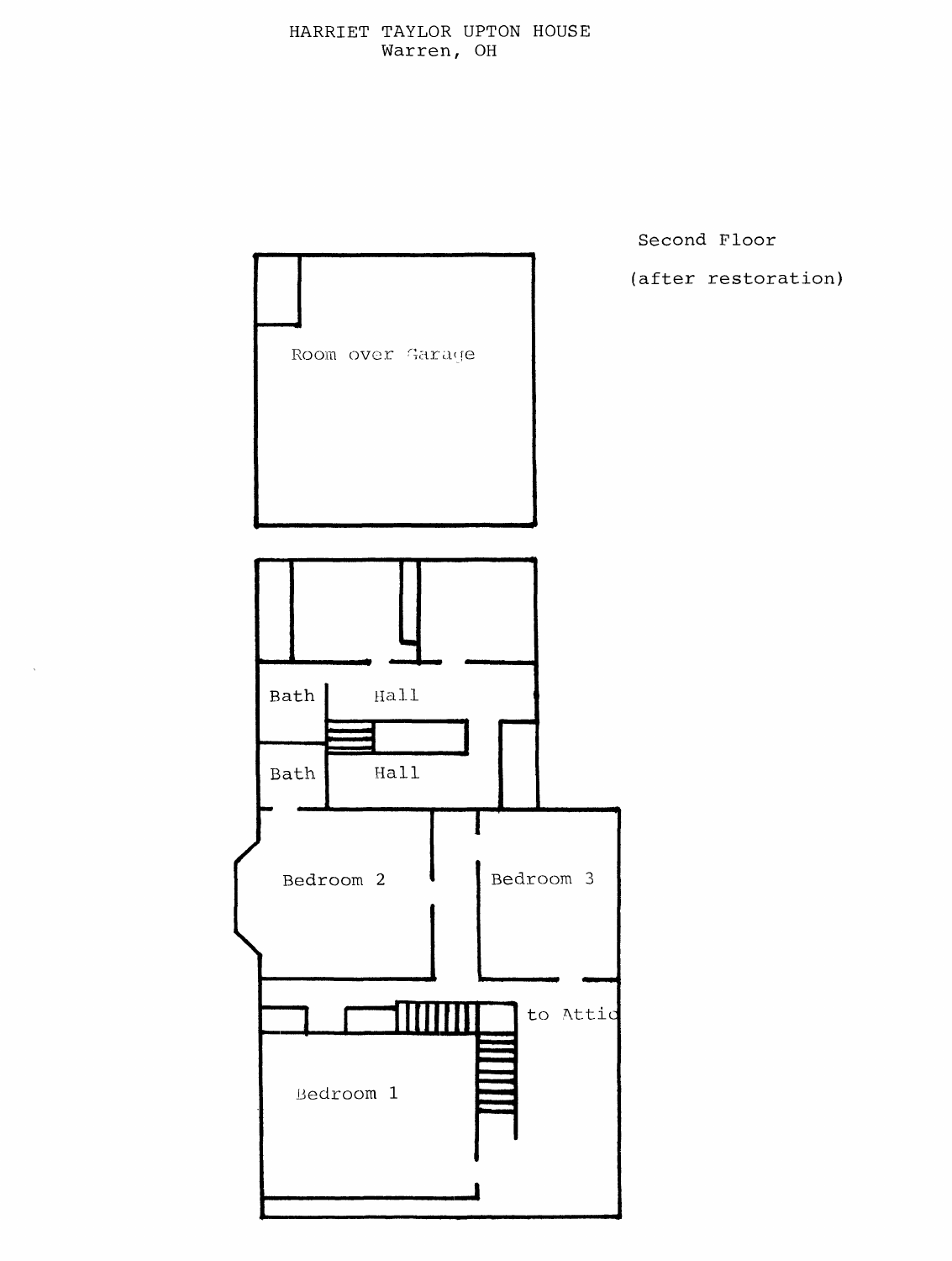0MB Approval No. 1024-0018

NFS Form 10-900~a  $(8 - 86)$ 

United States Department of the Interior National Park Service

NATIONAL REGISTER OF HISTORIC PLACES CONTINUATION SHEET

| Section number | PHOTOGRAPHS |  | Upton, Harriet Taylor, House | Page $#1$ |
|----------------|-------------|--|------------------------------|-----------|
|                |             |  |                              |           |



#### PHOTOGRAPH 1

- 1) Name of property: Harriet Taylor Upton House
- 2) City and State: Warren. Ohio
- 3) Name of photographer: Shari Harrell
- 4) Date of photograph: February 1992
- 5) Location of original negative: NCC, Washington, DC

6) Description of view indicating direction of camera: Front of house; facing east

7) Photograph number as keyed to accompanying sketch map: 1

#### PHOTOGRAPH 2

1) Name of property: Harriet Taylor Upton House

- 2) City and State: Warren, Ohio
- 3) Name of photographer: Shari Harrell
- 4) Date of photograph: February 1992
- 5) Location of original negative: NCC, Washington, DC

6) Description of view indicating direction of camera: Front of house; facing northeast

7) Photograph number as keyed to accompanying sketch map: 2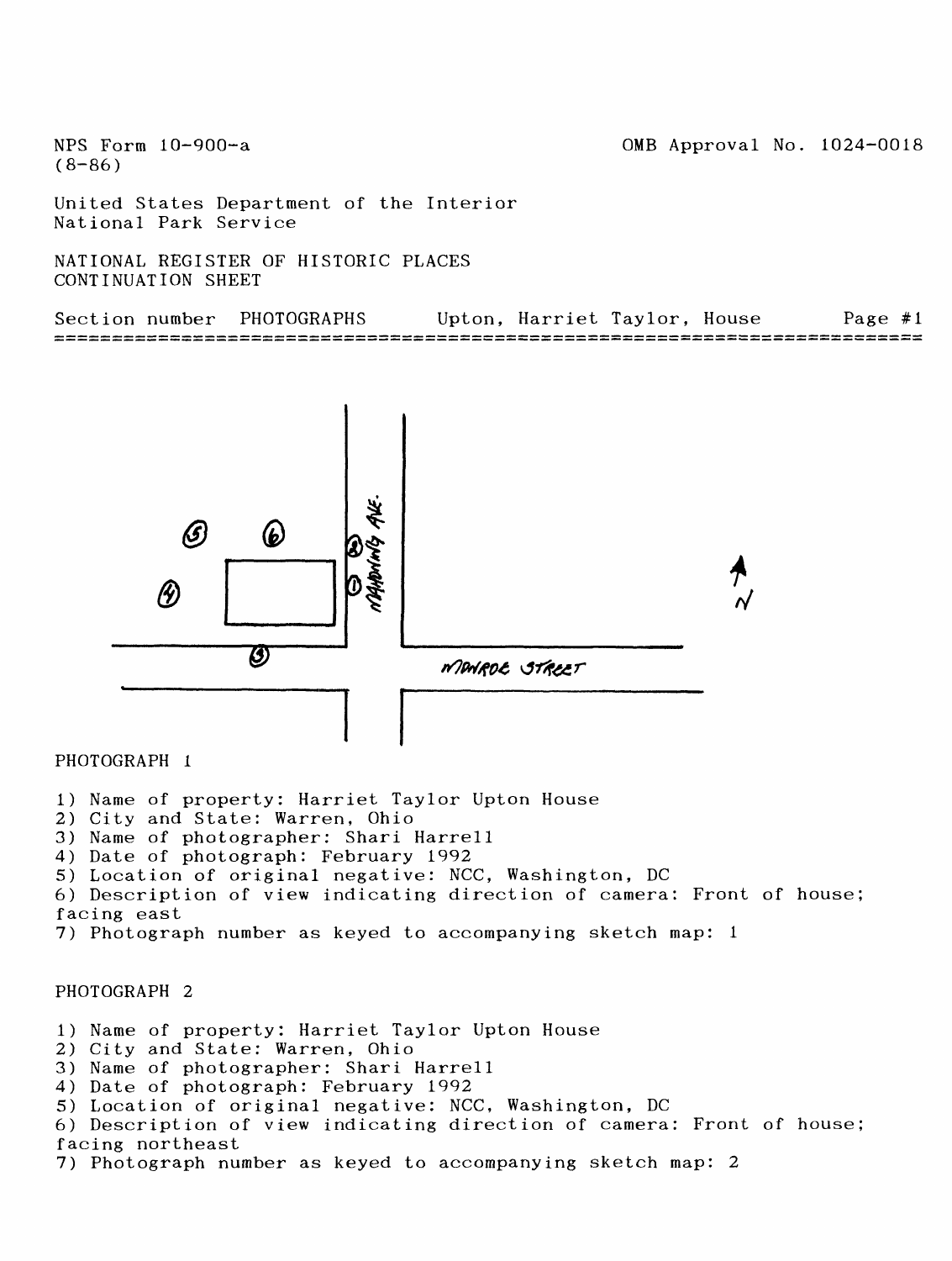NPS Form  $10-900-a$  0MB Approval No.  $1024-0018$  $(8-86)$ United States Department of the Interior National Park Service NATIONAL REGISTER OF HISTORIC PLACES CONTINUATION SHEET Section number PHOTOGRAPHS Upton, Harriet Taylor, House Page #2

PHOTOGRAPH 3

1) Name of property: Harriet Taylor Upton House 2) City and State: Warren, Ohio 3) Name of photographer: Shari Harrell 4) Date of photograph: February 1992 5) Location of original negative: NCC, Washington, DC 6) Description of view indicating direction of camera: North side; facing south

7) Photograph number as keyed to accompanying sketch map: 3

#### PHOTOGRAPH 4

- 1) Name of property: Harriet Taylor Upton House
- 2) City and State: Warren, Ohio
- 3) Name of photographer: Shari Harrell
- 4) Date of photograph: February 1992
- 5) Location of original negative: NCC, Washington, DC
- 6) Description of view indicating direction of camera: Rear; facing west
- 7) Photograph number as keyed to accompanying sketch map: 4

#### PHOTOGRAPH 5

- 1) Name of property: Harriet Taylor Upton House
- 2) City and State: Warren, Ohio
- 3) Name of photographer: Shari Harrell
- 4) Date of photograph: February 1992
- 5) Location of original negative: NCC, Washington, DC

6) Description of view indicating direction of camera: South side; facing northwest

7) Photograph number as keyed to accompanying sketch map: 5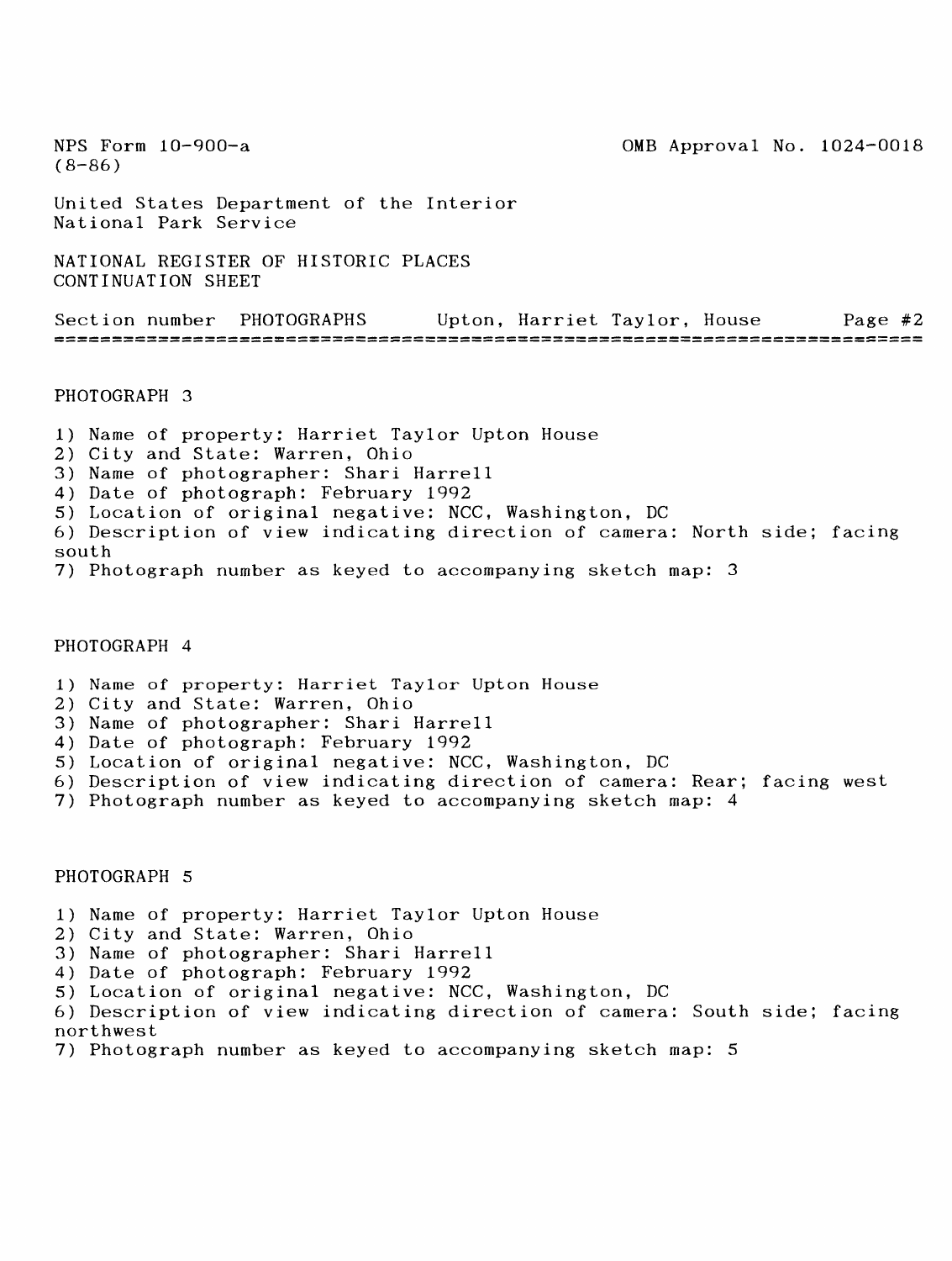NPS Form 10-900-a 2000 and 2000 and 2000 and 2000 and 2000 and 2000 and 2000 and 2000 and 2000 and 2000 and 20

 $(8-86)$ 

United States Department of the Interior National Park Service

NATIONAL REGISTER OF HISTORIC PLACES CONTINUATION SHEET

Section number PHOTOGRAPHS Upton, Harriet Taylor, House Page #3 

PHOTOGRAPH 6

1) Name of property: Harriet Taylor Upton House

- 2) City and State: Warren, Ohio
- 3) Name of photographer: Shari Harrell
- 4) Date of photograph: February 1992
- 5) Location of original negative: NCC, Washington, DC
- 6) Description of view indicating direction of camera: South side; facing northwest
- 7) Photograph number as keyed to accompanying sketch map: 6

#### PHOTOGRAPH 7

- 1) Name of property: Harriet Taylor Upton House
- 2) City and State: Warren, Ohio
- 3) Name of photographer: Shari Harrell
- 4) Date of photograph: February 1992
- 5) Location of original negative: NCC, Washington, DC
- 6) Description of view indicating direction of camera: Interior stairway,
- looking from front door (Warren Avenue) toward kitchen and dining room
- 7) Photograph number as keyed to accompanying floor plan: 7

#### PHOTOGRAPH 8

- 1) Name of property: Harriet Taylor Upton House
- 2) City and State: Warren, Ohio
- 3) Name of photographer: Shari Harrell
- 4) Date of photograph: February 1992
- 5) Location of original negative: NCC, Washington, DC
- 6) Description of view indicating direction of camera: Interior, library
- 7) Photograph number as keyed to accompanying floor plan: 8